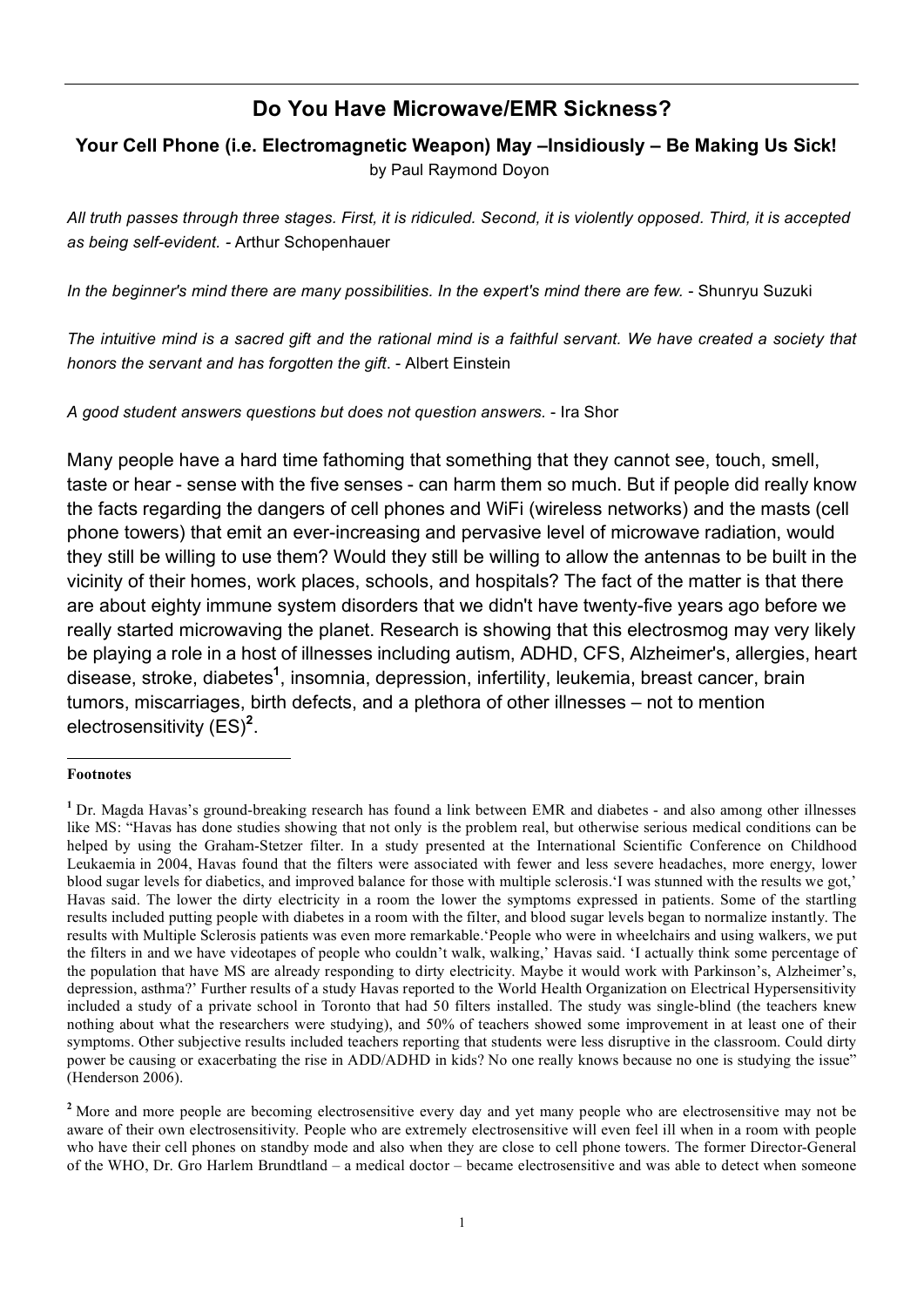Dr. George Carlo<sup>3</sup>, who ran a multi-million dollar research program for the cell phone industry and went public regarding the dangers posed by cell phones, uses the analogy of putting a frog in water. If you put a frog in boiling water, it will jump out. However, if you put a frog in cold water and gradually heat the water, you can cook the frog because the frog's body will adjust to the slight changes in temperature and it will not notice it is being cooked. Well, the same thing might be happening to an unsuspecting public - a public that has not been informed about the real dangers of microwave radiation from cell phones, WiFi and other high-frequency-radiation emitting devices and antennas.

The truth of the matter is that your cell phone and your WiFi might very well be making you and those close to you sick! Please read on!

I. Symptoms known to be caused by exposure to electromagnetic radiation - depending on frequency, duration, and exposure levels - in the early stages (and/or at lower exposure levels) can be decreased stamina, memory problems, fatigue, sleep disturbances, headaches, eye sensitivities, increased allergies and other sensitivities, dizziness, irritability, concentration problems, nausea, and restlessness. At the latter stages (and/or at higher exposure levels), unexplained anxiety, insomnia, swollen lymph nodes, depression, loss of appetite, hypoxia (lack of oxygen getting to the tissues), hyperactivity, dry eyes, vision problems, weakened immune system, frequent urination, night sweats, extreme thirst, weight gain or weight loss, testicular pain and so on (Becker **<sup>4</sup>** 1985, Levitt 1995, Cherry 1996, Kolodynski & Kolodynski 1996, Santini et al 2002, Al Khlaiwi & Meo 2004, Radio Wave Sickness, Selsam 2005, Bortkiewicz et al 2005, Sage 2006). These symptoms very often suddenly appear in people who have had a cell phone tower installed nearby their home.

II. Microwave exposure induces oxidative damage**<sup>5</sup>** leading to depletion of the body's natural production and store of a number of antioxidative enzymes**<sup>6</sup>** and antioxidants like super oxide

in the same room was carrying a cell phone.

 $\overline{a}$ 

**<sup>4</sup>** "In 1971, Zinaida V. Gordan and Maria N. Sadchikova of the USSR Institute of Labor Hygiene and Occupational Diseases described a comprehensive succession of symptoms, which they identified as Microwave Sickness. The initial symptoms are low blood pressure and slow pulse. The second stage includes headaches, dizziness, eye pain, sleeplessness, irritability, anxiety, stomach pain, nervous tension, inability to concentrate, hair loss, which are eventually followed by adrenal exhaustion and ischemic heart disease" (Becker, 1985, pp. 314-315).

**<sup>5</sup>** Actually, it was shown by a Dr. Dewhem Harmam in 1954 – hired by the US Government during the cold war to come up with a cure for radiation poisoning – that exposure to radiation would release a deluge of lethal hydroxyl radicals in the body due to the ionization of water in the body by the radiation (McLeod and White 2002). Gugkova, et al (2005) have shown that the reactive oxygen species hydrogen peroxide forms in aqueous solutions when exposed to "high peak-power pulsed electromagnetic radiation of extremely high frequencies." Alam & Ohgaki (2002) have shown that ferrous iron can bind with hydrogen peroxide to produce the hydroxyl free radical under exposure to ultraviolet radiation. We can only speculate that the same might happen with other forms of radiation exposures combined with the electromagnetic damage to erythrocytes with the possible release of iron into the extracellular blood.

<sup>6</sup> In studies conducted by Cremer-Bartel (1983) [cited in Levitt] weak ELF fields were shown to alter a particular enzyme

**<sup>3</sup>** Dr. Carlo, also a lawyer, is the director of the Washington-based non-profit *Safe Wireless Initiative* http://www.safewireless.org/ and has been fighting the cell-phone industry ever since he went public with the dangers of cell phones and was hence relieved of his position working for the cell phone industry.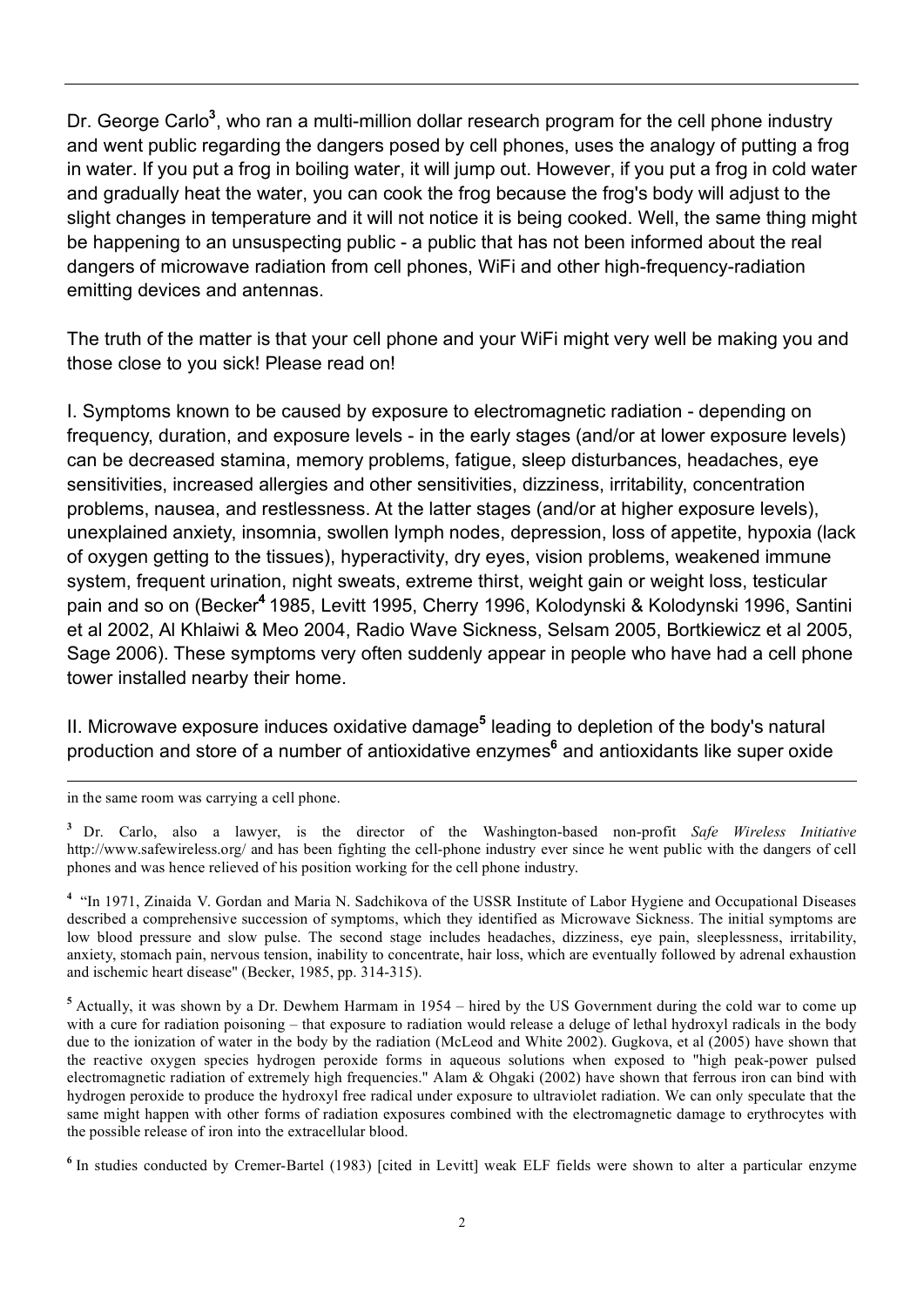dismutase (SOD), catalase, glutathione, CoQ10, and melatonin (Wei 1999, Campanella et al 2003, Gautier & Santini 2003, Ilhan et al 2004, Ozquner et al 2005, Regoli et al 2005, Zwirska-Korczala et al 2005, Goldberg G. 2006, Jelenkovi et al 2006, Kalns et al 2006, Ozquner et al 2006, Yurekli et al 2006, Carlo<sup>7</sup> 2007). When the body becomes depleted in antioxidants, what are known as free radicals - aka reactive oxygen species (ROS) - will wreck havoc on the body's cellular systems (e.g. cell wall, mitochondria, DNA) causing oxidative damage which can thus lead to premature aging, a weakened immune system, and sticky blood, among other serious problems. With a depressed level of antioxidants in the blood, for example, not only low-density lipoproteins (LDL) **<sup>8</sup>** will bind with free radicals (oxidants) leading to the gooey stuff

 $\overline{a}$ 

necessary for the synthesis of melatonin. Interestingly, a number of researchers (Ishikawa et al. 1982, Ikarashi et al 1984, 1985), for research purposes, have applied microwave radiation in order to inactivate brain enzymes to prevent postmortem changes - and which also result in changes in neurotransmitter levels. For example, it was shown by Ikarashi et al (1985) that "microwave irradiation at 10 kW rapidly inactivated brain enzymes" while exposure of a .5 second 5 kW burst of microwave radiation on rat brains (Ishikawa et al 1982) reduced noradrenaline, dopamine, and 5-hydroxytryptamine. (On the other hand, a 1.5 second exposure increased the monamine levels and was recommended for complete enzyme deactivation before brain dissection.) Moreover, it has been shown that exposure to microwave radiation can cause a diffusion of dopamine from some high-level dopamine areas of the brain to other areas which usually contain low levels (Kant et al 1979). In short what we are seeing here is an imbalance of dopamine in the brain induced by microwave radiation – and one can only speculate as to what the consequences will be of incessant exposure to microwave radiation due to the brain hormone imbalances it is producing in the general population. Moreover, since brain enzymes act as catalysts in promoting biochemical reactions, which include the production or metabolism of neurotransmitters - which affect behavior - we can only speculate what long-term consequences (e.g. increases in psychological illness, criminal behavior, etc.) the current - and unceasing - modern-day exposure to ambient microwave radiation is producing in the general population - especially on those who use cell phones on a regular basis.

<sup>7</sup> "We understand that these information-carrying radio waves trigger protein membrane responses at the cell membrane level leading to disruption of intercellular communication and build up of free radicals inside the cell. Understanding of this mechanism is very important because it now explains the wide diversity of symptoms that we are seeing in patients who are reporting electrohypersensitivity and also other conditions such as headaches and unexplained anxiety that henceforth from this point forward now we'll know will be associated with these information-carrying radio waves" (Carlo 2007).

"Dr. Carlo explained in detail his theory of how cell phones cause brain damage. It begins with the wave. The signals use carrier waves of around 1,900 megahertz (MHz), which are so high in frequency that they pass right through us, and our houses, unnoticed. But harmful information-carrying waves are packed into the carrier waves. These information waves, which carry signals that can be decoded by our computers and mobile phones, are low-frequency waves in the range of one hertz (Hz). That's slow. So slow that our cells can feel them as an aggravating, physical jolt at their surfaces. Within 30 seconds or so of bombardment, our cells temporarily shut down their surface transport and intercellular communication functions, to resist further damage from threatening invaders. Normally, small threats to cells cause them to send out chemical signals to neighbouring cells that tell them to protect themselves from invaders, and they signal for help from our immune system's T-cells. But bombardment from mobile phone waves causes whole areas of cells and tissues to shut down their surfaces, stopping the active transport of good and bad stuff in and out of the cell, without time to signal a warning to other cells. Further, the shut down of gap junction communication pathways compromises tissue and organ functions, including the immune system.

Free radicals build up inside the cells so they eventually die and spill toxins and fragmented DNA into the space between cells. There, micronuclei form as a result of membranes becoming organized around broken bits of DNA. These micronuclei wreak havoc, disrupting cell function and allowing cancers to form. That is how, as Dr. Carlo explains, both benign and malignant tumours are caused by wireless signals. He suggests a similar process occurs at the blood-brain barrier that protects our delicate neurons and their tiny sophisticated chemical signals from contaminants in our blood. Once cells in the barrier are shut down by mobile phone waves, all kinds of big, toxic molecules enter our neural spaces where they can cause many problems, among them "autism spectrum disorders," which include some types of anxiety attacks, hyperactivity, ADD, problems with focussing, mild and severe autism, hyper-irritability and others" (Brown 2006).

**<sup>8</sup>** Low density lipoproteins (LDL) are responsible for carrying cholesterol from the liver to the body's cells where they are used in the construction of the cellular walls. High density lipoproteins (HDL) are responsible for carrying cholestorol away from the body's organs and to the liver where it is processed and excreted as bile. Low density lipoproteins have been dubbed the bad cholesterol because they are more easily oxidized than the HDLs. When a LDL is oxidized it will be engulfed by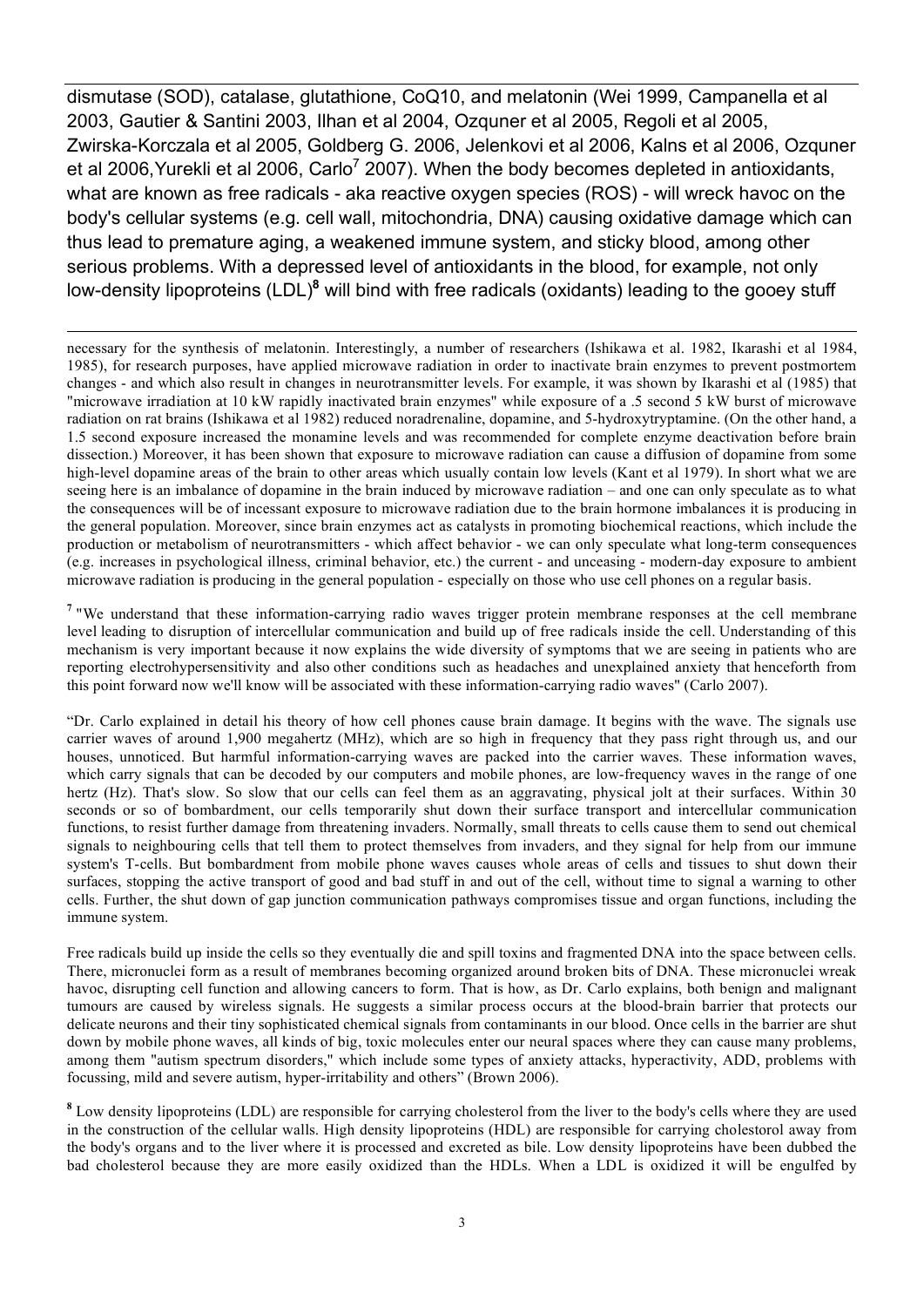that forms plaque on arterial walls, but evidence is showing that this can also happen with the high density lipoproteins (HDL) as well (Hurtado, et al 1996). This leads to arteriosclerosis and more viscous blood which in turn can cause blood clots leading to strokes and heart attacks.

III. Microwaves, depending on their frequencies, have been known to effect an abnormal flux of calcium into or out of cells**<sup>9</sup>** (Nair 1989, Cleary 1999, Dorothy 1999**<sup>10</sup>** , Amara 2004). When there is an abnormal influx of calcium into mast cells, for example, they produce histamine (Chakravarty 1986, 1987). This is just one of the ways in which microwave exposure has been known to trigger or aggravate allergic reactions.**<sup>11</sup>**

IV. Microwave exposure has been known to induce mitochondria dysfunction (Dutto et al 1984, Xie et al 2004, Goldberg G 2006, Buchachenk et al 2006). The mitochondria are the powerhouse of the cell. Dysfunctional mitochondria will interfere with the cellular energy production and can be linked to fatigue - and very possibly even obesity. **12**

V. Microwaves have been shown to depolarize the body's red blood cells (Tomson). This will cause the red blood cells to clump together and when this happens, the amount of oxygen getting to the brain cells and the body's other organs' cells is substantially diminished leading to hypoxia. This can cause symptoms similar to altitude sickness: nausea, dizziness, inability to concentrate, headaches and so on. Microwaves have also been shown to induce protein shedding from the cellular membranes of red blood cells (Liburdy et al 1984, 1987, 1988). This would naturally weaken the red blood cell leaving it more susceptible to attack by free radicals and hence to oxidative damage.

VI. Microwave exposure has been shown in studies to induce a decrease in the numbers of Natural Killer (NK) cells (Smialowicz et al 1983, Yang et al 1983, Nakamura et al 1997, 1998,

 $\overline{a}$ 

macrophages, which in turn becomes what are called foam cells. Foam cells have a penchant for sticking to arterial walls and for causing arteriosclerosis.

**<sup>9</sup>** "Moreover, Nair and Cleary have reported, that the flux of positively charged sodium, calcium and potassium ions across cell membrane can also be affected by radio-frequency exposure, over a wide range of frequencies (27 MHz to 10 GHz)" (Amara, et al, 2004)

<sup>10</sup> "Dr. Blackman has conducted far more experiments in his laboratory on this influx/efflux than anyone else. They have shown that calcium ion alteration occurs at particular carrier frequencies, particular signal strengths, particular modulation frequencies and in particular temperature ranges, but not in others which lie between them. After summarising these hundreds of experiments Carl Blackman stated that EMR must be treated as chemicals (plural) because we have made the mistake of treating it as a single chemical looking for single effects across the whole spectrum, when it is clear that the effects are very significant and occur at particular combinations of variables, but do not occur at a nearby different combination" (Dorothy 1999).

<sup>11</sup> "Attempting to explain a 25% increase in asthma and a 5% increase in asthma-related death rates throughout rapidly mobilizing metropolitan Sydney, Franch found that the production of histamine, which triggers bronchial spasms, is nearly doubled after exposure to mobile phone transmissions. Cell phones also reduce the effectiveness of anti-asthmatic drugs, and retard recovery from illness" (Thomas 2005).

<sup>12</sup> Researchers (Takahashi, et al 1994) in Japan have been able to induce obesity in rats by producing microwave-induced lesions to an area of hypothalamus (called the ventromedial hypothalamic nucleus or VMH). They noted a drop in the hypothalamic contents of norepinephrine and dopamine and a decrease in adrenal epinephrine concluding that a drop in these hormones may be related to the VHM-induced obesity.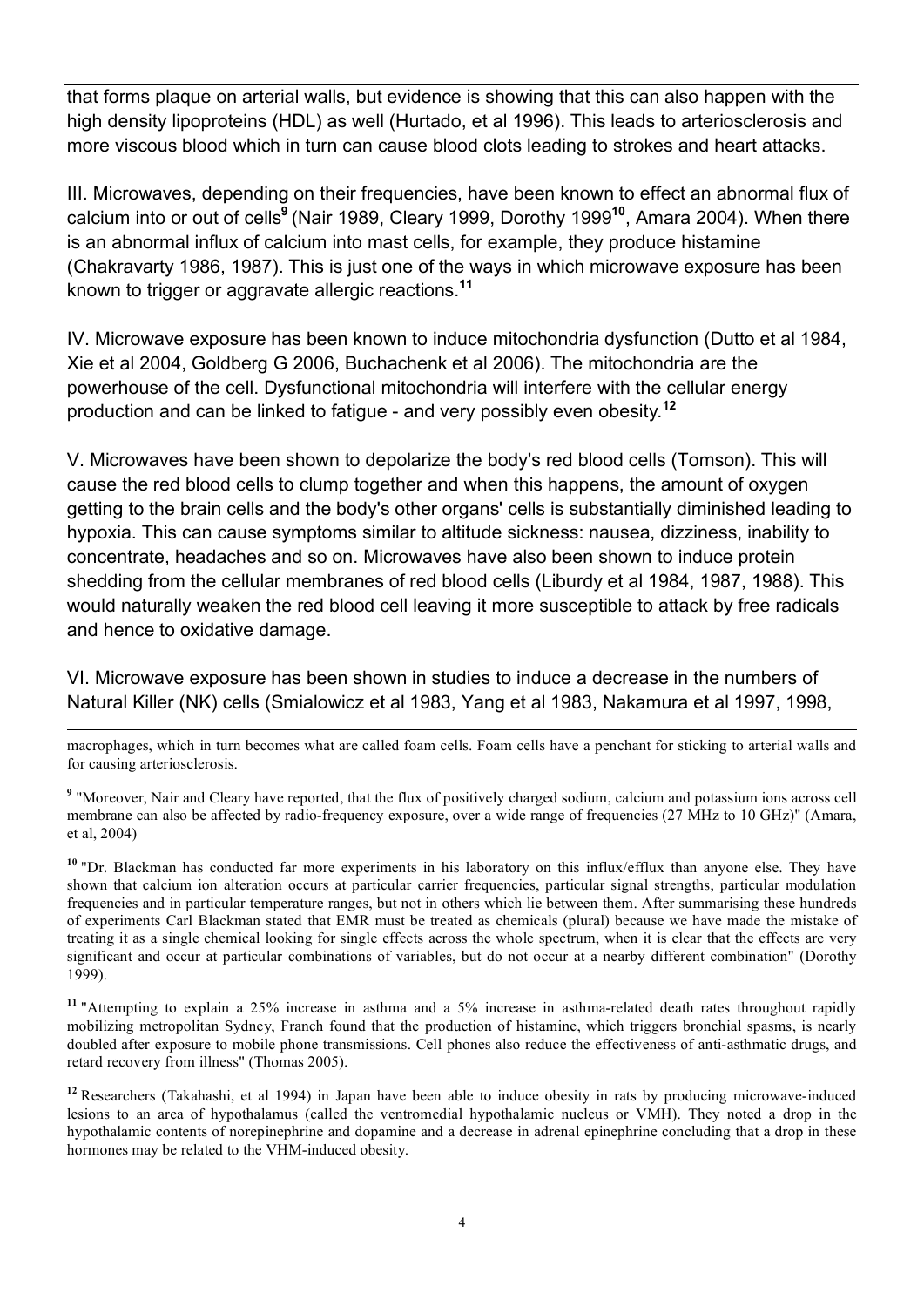Dmoch & Moszczynski 1998), which is a form of white blood cell (lymphocyte) and is the body's first line of defense against pathogens. This leads to the body's weakened ability to recover from viral and other types of infections. Therefore, people exposed to microwave radiation would take longer than normal to recover from your day-to-day infections.

VII. Exposure to long-term microwave radiation has been shown to change a particular form of white blood cell (lymphocyte) ratio - known as the T-helper/T-suppressor (T4/T8) cell ratio - from normal to abnormal (Dmoch & Moszczynski 1998). Abnormalities in this T-lymphocyte ratio have been shown to lead to an increased susceptibility to viral, fungal, and bacterial infections. Symptoms include "sore throats, low-grade fevers, weakness, persistent fatigue, and swollen lymph glands" (Braverman).

VIII. In fact, research has shown that exposure to microwaves and other electromagnetic radiation not only weakens the immune system, **<sup>13</sup>** but also effects an increase in viruses, bacteria, mold, parasites, and yeast in the blood of the human host. **14**

IX. Microwave exposure has been shown in studies to induce what is known as "subliminal" stress (Becker **<sup>15</sup>** 1985, Levitt **<sup>16</sup>** 1995), (since the body does not know it is being stressed)

<sup>&</sup>lt;sup>13</sup> "[Dr. Coghill's] latest research suggests the microwaves generated by mobile phones may damage the ability of white blood cells to act as the 'policemen' of the body, fighting off infection and disease. Mr. Coghill took white blood cells, known as lymphocytes, from a donor, keeping them alive with nutrients and exposed them to different electric fields. He found that after seven-and-a-half hours, just 13% of the cells exposed to mobile phone radiation remained intact and able to function, compared with 70% of cells exposed only to the natural electromagnetic field produced by the human body" (BBC News Online Network). http://news.bbc.co.uk/1/hi/health/194065.stm

<sup>&</sup>lt;sup>14</sup> Dr. Robert Young states in an interview on a British news program that "when we are exposed to lower frequencies ranging between 10 hertz and 100 hertz, those particular frequencies have a tendency to disturb cells significantly that they start disorganizing, breaking apart, and giving birth to perceived viruses, bacteria, yeasts, and molds" (Qlink World).

<sup>&</sup>lt;sup>15</sup> "Initially, the stress activates the hormonal and/or immune systems to a higher than normal level, enabling the animal to escape danger and combat disease. If the stress continues, hormone levels and immune reactivity gradually decline to normal. If you stop your experiment at this point, you're apparently justified in saying, 'The animal has adapted; the stress is doing no harm.' Nevertheless, if the stressful conditions persist, hormone and immune levels decline further, well below normal. In medical terms, stress decompensation has set in, and now the animal is now more susceptible to other stressors, including malignant growth and infectious diseases. In the mid-70s, two Russian groups found stress hormones released in rats exposed to microwaves, even if they were irradiated only briefly by minute amounts of energy. Other Eastern European work found the same reaction to 50-hertz electric fields. Several Russian and Polish groups have since established that after prolonged exposure the activation of the stress system changes to a depression of it in the familiar pattern, indicating exhaustion of the adrenal cortex...Soviet biophysicist N. A. Udintsev has systematically studied the effects of one ELF magnetic field (200 Gauss at 50 hertz) on the endocrine system. In addition to the slow stress response we've been discussing, he found activation of the 'fast' fight-or-flight hormones centering on adrenaline from the adrenal medulla. This response was triggered in rats by just one day in Udintsev's field, and hormone levels didn't return to normal for one or two weeks. Udintsev also documented an insulin insufficiency and rise in blood sugar from the same field. One aspect of the syndrome was very puzzling. When undergoing these hormonal changes, an animal would normally be aware that its body was under attack, yet, as far as we could tell, the rabbits were not. They showed no outward signs of fear, agitation, or illness. Most humans certainly wouldn't be able to detect a 100-gauss magnetic field, at least not consciously. Only several years after Friedman's work did anyone find out how this is happening. In 1976 a group under J. J. Noval at the Naval Aerospace Medical Research Laboratory at Pensacola, Florida, found the slow response in rats from very weak electric fields, as low as five thousandths of a volt per centimeter. They discovered that when such fields vibrated in the ELF range, they increased levels of the neurotransmitter acetylcholine in the brainstem, apparently in a way that activated a distress signal subliminally, without the animal's becoming aware of it. The scariest part was that the fields Noval used were well within the background levels of a typical office, with its overhead lighting, typewriters, computers, and other equipment. Workers in such an environment are exposed to electric fields between a hundredth and a tenth of a volt per centimeter and magnetic fields between a hundredth and a tenth of a gauss" (Becker, pp.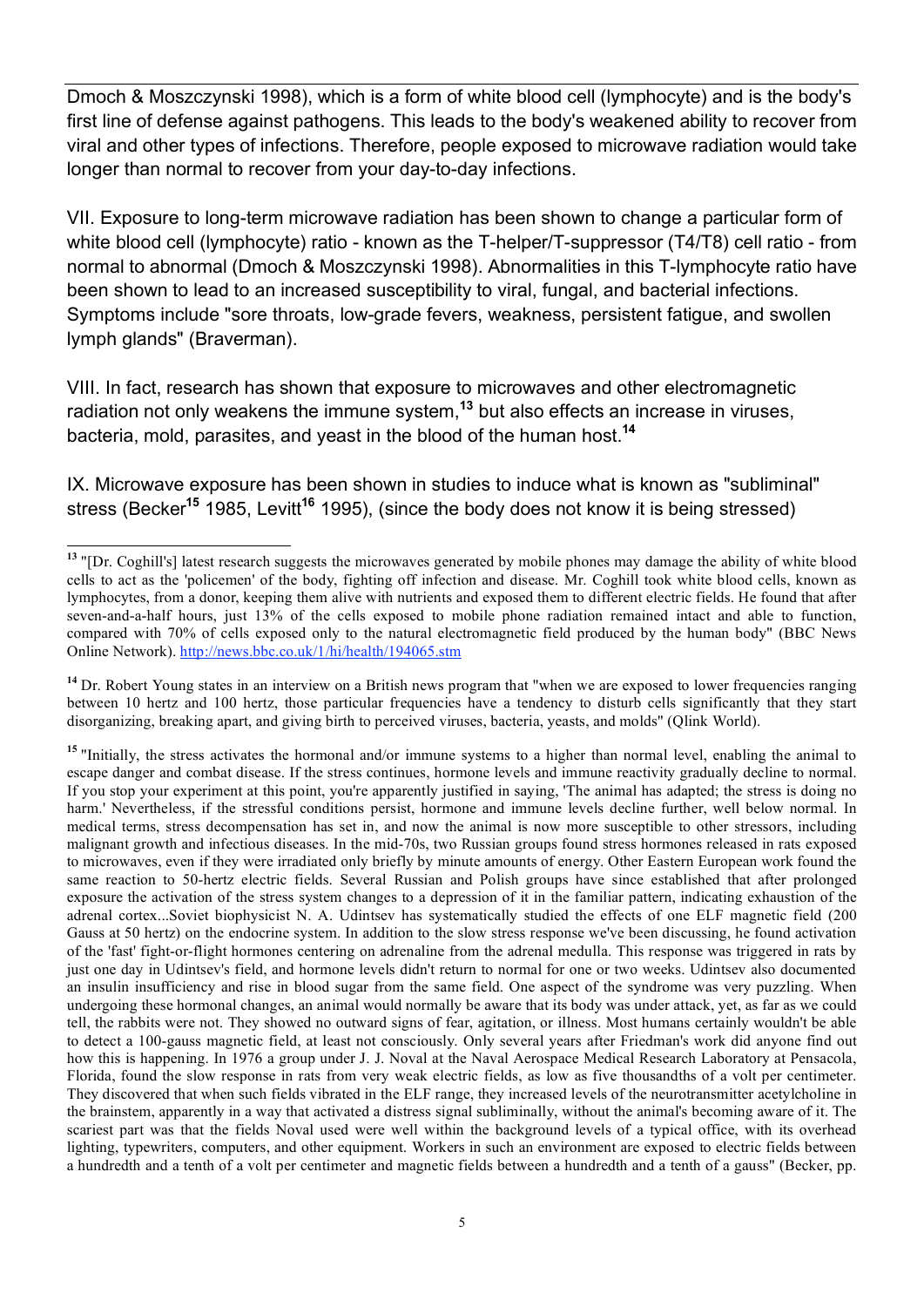causing the adrenal glands to excrete an abnormally greater amount of cortisol and adrenaline. Excretion of adrenaline, for one, can lead to irritability and a feeling of hyperactivity - the latter now very common in children with Attention Deficit Hyperactivity Disorder (ADHD). In a continuous state this will eventually lead to adrenal exhaustion, in which the adrenal glands just stop working, which is a common abnormality found in Chronic Fatigue Syndrome (CFS).

X. Microwave exposure has been shown to alter levels of 5-HT in the blood (Wang 1989) of workers exposed. 5-HT is a precursor to the production of the brain hormone serotonin. Low levels of serotonin have been linked to anxiety and depression (Gorman et al 2002, Goldberg G 2006). An increase in anxiety and depression can in turn be linked to growing numbers of suicides.

XI. Microwave exposure has been shown to induce a decrease in levels of the brain hormone norepinephrine (Takahashi et al 1994). This hormone is essential for control of the autonomic nervous system, and lack of it can lead to autonomic nervous system disorders. For example, if the autonomic nervous system is not working properly, the body will have trouble regulating its temperature - i.e. cooling itself when it is warm and heating itself when it is cold (Gandhi & Ross 1987). This could lead to feeling colder than one would normally when it is cold and feeling warmer than one would normally when it is warm (Way et al 1981). In fact, People with Chronic Fatigue Syndrome (PWC) have been found to have a disturbed circadian Core Body Temperature (Tomoda et al 1997). An abnormal decrease in norepinephrine levels has also been connected to short-term memory disturbances (Clinton et al 2006), ADHD (Arnsten & Li 2005) and depression (Charney 1988, Meyer et al 2006).

XII. Production of the brain hormone melatonin has also been shown to be altered by exposure to microwaves (Yellon 1994, Altpeter et al 2006). This brain hormone and antioxidant is necessary for proper sleep. 42 million (approximately one in five) Americans in 2006 took sleep medication for insomnia, up 60% from 2000 (Saul 2006), while others often experience sleep disturbances due to exposure to electromagnetic radiation (EMR) (Hubert et al 2002). A drop in melatonin levels has also been connected with increases in breast cancer (Blask et al 2005).

XIII. Changes in the levels of the brain hormone, dopamine (or dopamine transporters), has also been shown to be connected with microwave radiation and other EMF exposure (Mausset-Bonnefont et al 2004, Sieron et al 2004). A drop in dopamine levels has also been linked with depression (Brown & Gershon 1993) and restless leg syndrome (RLS) (Allen 2004) .

 $\overline{a}$ 277-278, 1985).

<sup>&</sup>lt;sup>16</sup> "...Test animals appear not to know they are stressed, yet blood tests show high levels of cortisone, a substance released in the body under conditions of long-term disease, as opposed to adrenaline, which is released in a fight-or-flight response. Monkeys exposed to a 200 gauss magnetic field for four hours a day showed a generalized stress response for six days which then declined, suggesting that animals had adapted to the exposure. Researchers who stop the experiment at that point can reasonably conclude that there has been no long-term damage. However, in subsequent experiments, it has been found that when the exposure continues, hormone and immune levels will fall far below normal and remain there. The immune system becomes exhausted and unable to rebound, opening the body to infectious diseases and an inability to fight malignancies" (Levitt, 1995, pp. 128-129).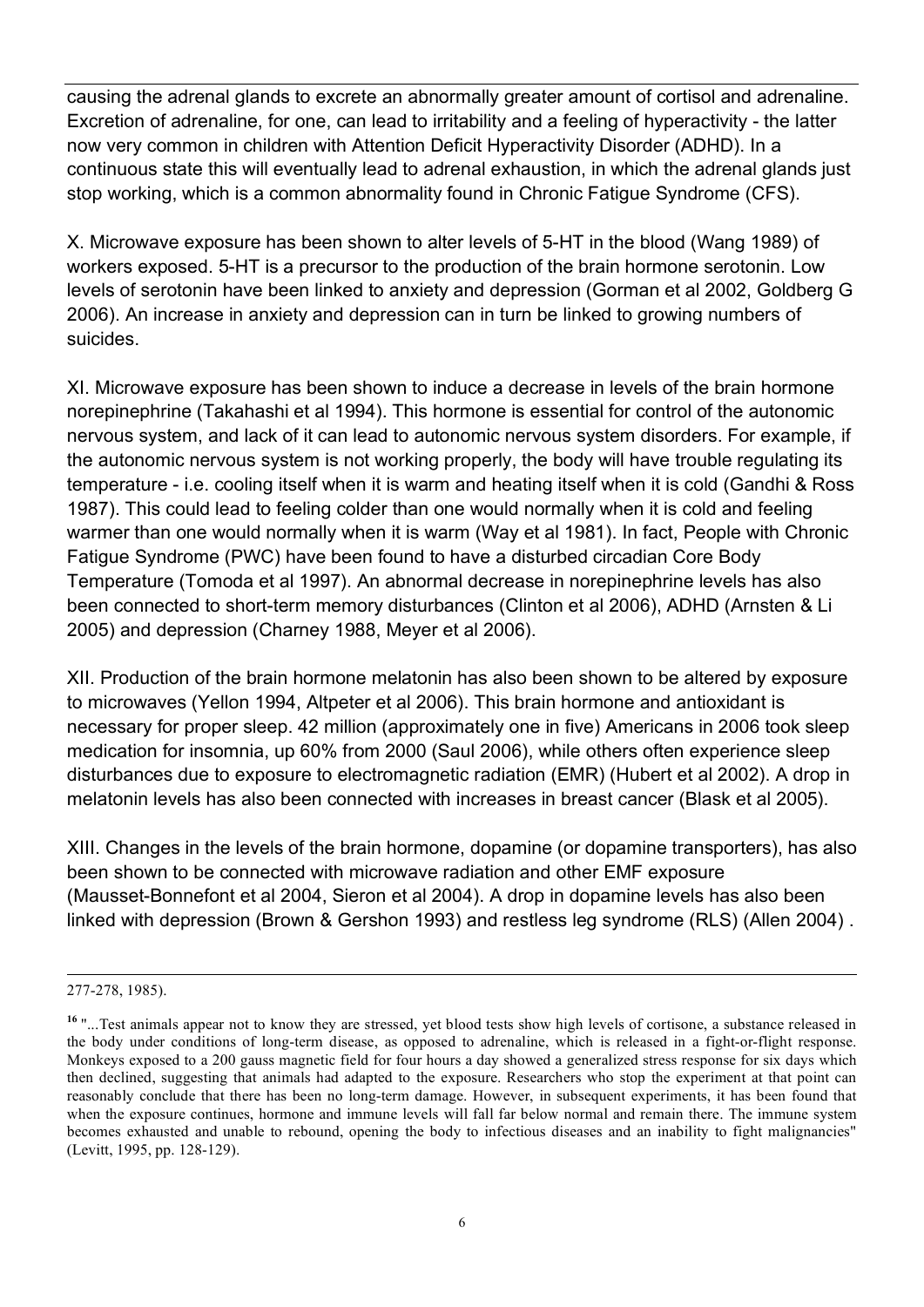XIV. Exposure to electromagnetic radiation has been shown to effect an abnormal drop in the levels of the neurotransmitter acetylcholine (Modak et al 1981, Dutta et al 1992, Omura & Losco 1993, Testylier et al 2002, Gautier et al 2003). A drop in the levels of this neurotransmitter has been linked to a number of neurological and neuromuscular disorders - including Alzheimer's disease.

XV. Some electromagnetic frequencies have been shown to induce restlessness (Cherry 1996, Rajendra et al 2004, Shtemberg et al 2004, Selsam**<sup>17</sup>** 2005). This only strengthens the possible connection between EMR and restless leg syndrome (RLS) since dopamine has been shown to be affected by EMR and dopamine agonists are used to treat RLS (Weimerskirch & Ernst 2001, Aramideh & de Weerd 2006).

XVI. Electromagnetic fields - like those emitted by cell phones - have been shown to alter regional cerebral blood flow (Huber et al 2002, Huber et al 2005, Haarala et al 2003, Goldberg G 2006, Aalto et al 2006). In conditions like autism and chronic fatigue syndrome (CFS) it has been shown via SPECT (Single Proton Emission Computed Tomography) scans that there is an altered flow of blood in the brain (Tomoda et al 2000, Goldberg MJ**<sup>18</sup>** 2000, Miike**<sup>19</sup>** et al 2004).

XVII. Numerous studies are now connecting microwave and other electromagnetic radiation exposure to an increase in allergies (Kimata 2002 [see also Ingels], Kimata 2003, Kimata 2005). Microwave exposure has been shown to turn on mast cells to produce more histamine**<sup>20</sup>** - the chemical responsible for allergic reactions - and other electromagnetic fields have been shown to actually increase the number of mast cells in the body**<sup>21</sup>** (Johansson & Liu 1995, Johansson et

<sup>&</sup>lt;sup>17</sup> "These reports show that the people for years have been ill due to pulsed high frequency electromagnetic fields, without the treating doctors recognising the cause. For that reason, people who are receiving the high frequency at home or at work have suffered and are suffering and they receive no therapy. The deciding [effective] therapy is to end the exposure. The continually repeated assertion in the media by the Radiological Protection Commission (Strahlenschutzkommission), that there is no proof for health risks under the present valid limits, has had the consequence that most doctors, (including myself until a year ago) have not drawn a relationship between the many unexplained illness patterns and high frequency radiation. The doctors do not know that at not one single mobile phone base station have investigations into the health-state of the people been carried out. Thus, the evaluation of the Strahlenschutzkommission in 2001 has no scientific basis" (Selsam 2005).

<sup>&</sup>lt;sup>18</sup> Dr. Michael Goldberg was able to find commonalities in the bloodwork - and the blood flow in the brain (via SPECT) - of people with CFS, autism, and ADHD. He states "While there is ongoing controversy regarding past brain biopsy findings and their implications, if any, to this generation of children, we do have NeuroSPECT Scans, which show reproducible, quantifiable blood flow in the brain. Blood flow corresponds directly to function. When NeuroSPECT Scans of children diagnosed as autistic/PDD have been correlated with MRI's and CAT Scans, the combination consistently shows no pre-existing damage to the brain, but rather points toward an immune shutdown consistent with that found in adults with Chronic Fatigue Syndromes and other adult dementias and with children diagnosed as quiet ADD and mixed ADD" (Goldberg MJ 2000).

<sup>&</sup>lt;sup>19</sup> Dr. Miike and his colleagues determined that the phenomena of school phobia in Japan had actually physiological causes and is actually what they term Childhood Chronic Fatigue Syndrome (CCFS). There were approximately 10,000 school phobia cases in Japan in 1990. This number increased to approximately 140,000 in 2004 – an increase of 1400 percent in just fourteen years.

<sup>&</sup>lt;sup>20</sup> "A doctor, John Holt, in Australia has written to us saying that when working with microwaves (to irradiate cancer cells) he has observed that the microwaves from cell phones cause a doubling of histamine (which are released from mast cells) and that such electrosmog from mobile phones could be the cause of the ever-increasing asthma and other allergies" (FEB 2001).

<sup>&</sup>lt;sup>21</sup> "Professor Johansson: 'We are right now in the process of examining a larger number of facial skin samples, and from them the most common finding is a profound increase of mast cells….Furthermore, increases of similar nature have now been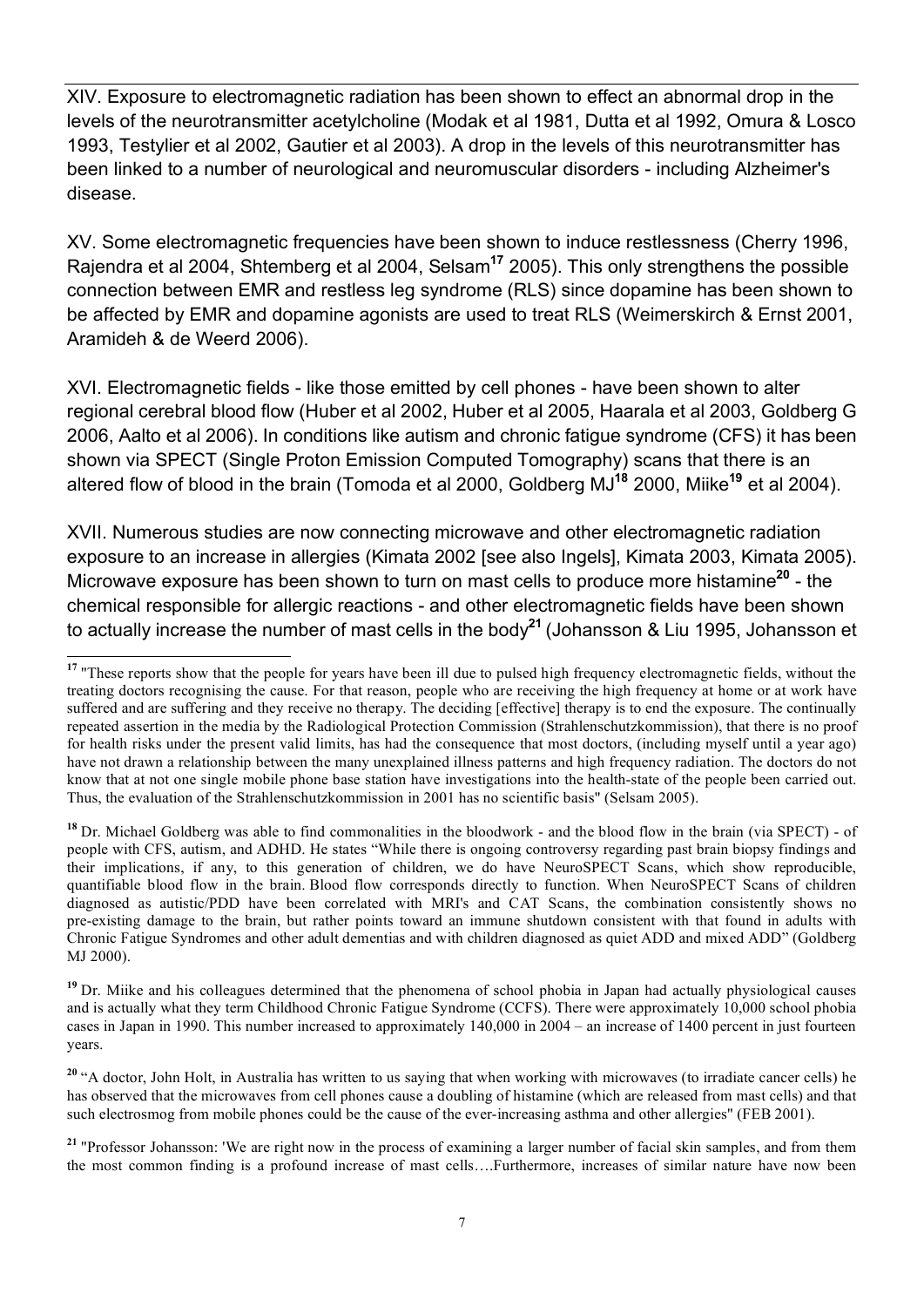al 1996, Johansson et al 2001). Microwaves have also been found to increase immunoglobulin antibodies in the body (Bergier et al 1990, Dmoch & Moszczynski 1998, Moszczynski et al 1999, Yuan et al 2004, Kimata 2005). Immunoglobulin antibodies are responsible for triggering an allergic reaction to a particular substance or protein. Could it be that the EMR confuses the body into making antibodies to the wrong things? Many researchers and scientists were - and still are - puzzled by the fact that the East German population had so few allergies in comparison to the West German population when the two countries unified (Hermann-Kunz 1999a & 1999b, Heinrich et al 2002, Kramer et al 2002). But what they failed to examine is the simple fact that East Germany had much stricter regulations regarding ambient radiation levels than West Germany. Since East Germany adopted West Germany's standards, allergies in former East Germany have since reached par with the levels of former West Germany.

XVIII. Microwave exposure has also been shown to adversely affect the heart (Becker, 1985, pp. 314-315; Ozquner et al 2005) and could very well be linked to heart irregularities and responsible for triggering heart attacks.

XIX. Exposure to microwave radiation has also been shown to effect an abnormal increase in nitric oxide (NO) (Jelenkovic et al 2006). An abnormal increase in cellular calcium can also lead to an abnormal increase in cellular NO (Kitamura et al 1997, Li et al 2003), which in excess combines with the superoxide (O2-) to produce a damage-producing free radical or oxidant called peroxynitrite (Henmani & Parihar 1998). Peroxynitrite has been linked with chronic fatigue syndrome (Pall).

XX. Microwave exposure has been shown in numerous studies to open the blood brain barrier (BBB) (Albert & Kerns 1981, Williams et al 1984, Quock et al 1986, Quock et al 1987, Neubauer et al 1990, Schirmacher et al 2000). The BBB protects the brain from foreign substances like viruses, bacteria, and chemical toxins in the blood which may injure the brain. Thus, exposure to microwave radiation could very well open people up to viral and bacterial infections of the brain that would not normally occur otherwise.

XXI. There has been a dramatic increase in brain tumors (Bleyer 1999) and other cancers in the past twenty years - especially with the advent of the cell phone. After 1984 (the year the first cellular phone networks were set up in most major cities in the USA) there was a notable jump in children's brain tumors (see video<sup>22</sup>) though according to the National Cancer Institute (NCI) this is due to better diagnostics (1998). Brain tumors are now the number two cause of death in children followed by leukemia. Just last year seven people in Melbourne at RMIT University working in a building on the top two floors underneath a cell phone mast suddenly were diagnosed with brain tumors (Macnamara 2006). They had been working under the mast for ten years.

 $\overline{a}$ 

demonstrated in an experimental situation employing normal healthy volunteers in front of visual display units, including ordinary house-hold television sets' " (FEB 2001).

 $22$  <http://www.youtube.com/watch?v=PVhggyXD5co&mode=related&search =>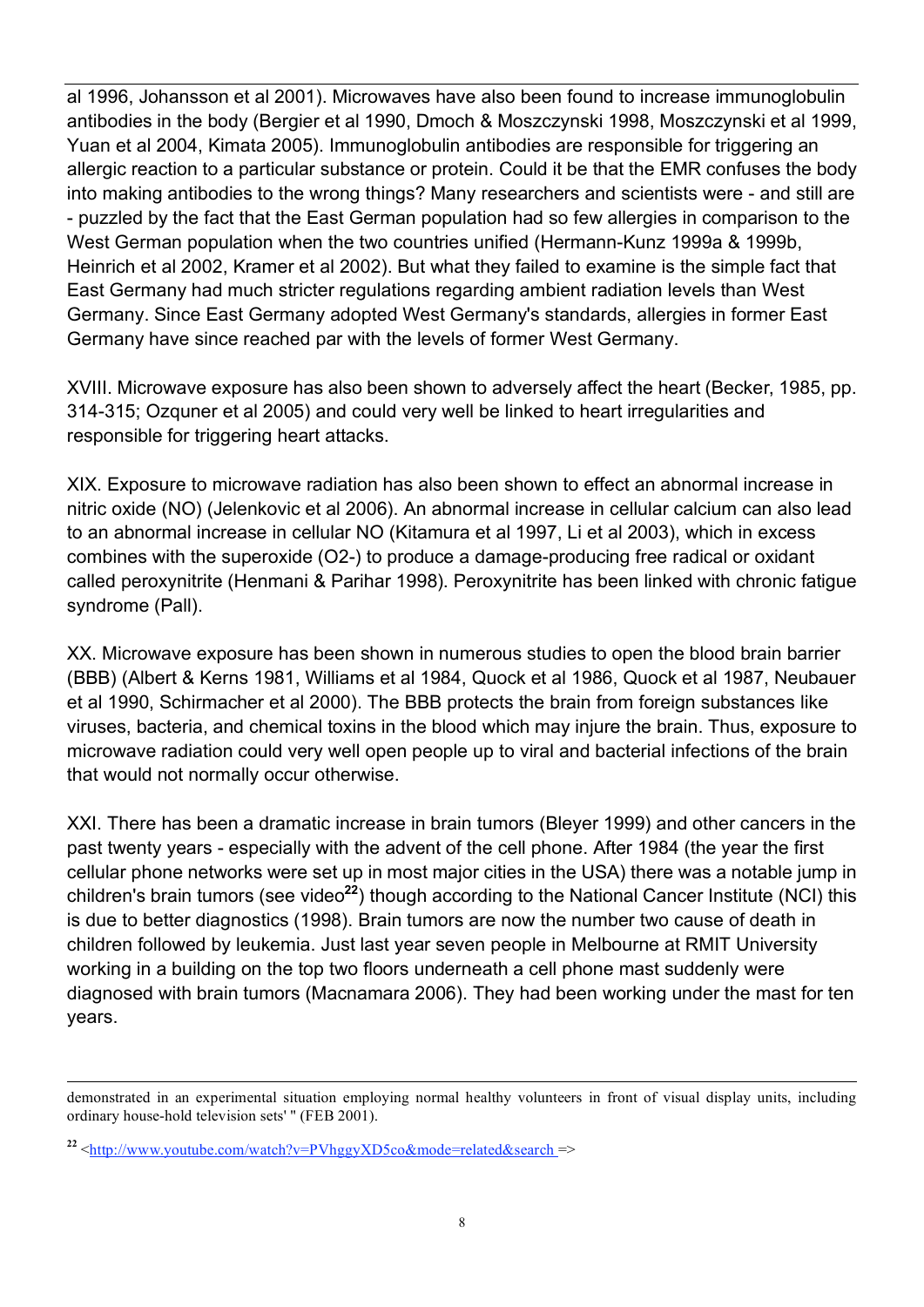XXII. There has been an exponential increase in autism**<sup>23</sup>** , ADHD, Chronic Fatigue Syndrome**<sup>24</sup>** , and Alzheimer's**<sup>25</sup>** since 1984, the year the first commercial cell phone networks started to spread across the USA. These rates increased even further with the switchover from analog (1G) to digital (2G) in the early 90s (Marshall **<sup>26</sup>** 2001, Weatherall 2007).

XXIII. There have been numerous confirmed cases of deformities in animals (Animal Study) and plants (Kato 2004) near cell phone towers – and the worldwide disappearance of frogs (Balmori **<sup>27</sup>** 2006), birds (Mukherjee**<sup>28</sup>** 2003) and insects (most recently bees**<sup>29</sup>** - see Barrionuevo

"By 1986, she was seeing more than 300 patients with the now-familiar symptoms, and cluster outbreaks had been reported in cities and towns across the country, including a well-publicized one at Lake Tahoe. She consulted with UCSF virologist Jay Levy, who was then working to discover the HIV virus. She and Levy wondered whether they were seeing a new virus or something related to AIDS in a milder form. Somehow, they felt, the immune system in these patients had been disrupted. When we get sick with a flu, the fever, achiness and fatigue are not caused by the virus itself but by the immune response, the chemicals released to fight infection. Perhaps Jessop's patients had an immune system stuck in the "on" position, creating persistent flu-like symptoms. But what virus was causing the disruption? After investigating a number of potential culprits human herpesvirus 6 (HHV-6) and Epstein-Barr virus (EBV), among others - Jessop and Levy, like other investigators, came up empty. In 1988, the Centers for Disease Control and Prevention (CDC) named the puzzling illness chronic fatigue syndrome (CFS), as if this illness were about nothing more than being a little extra tired. The moment the name was set in print, patients lambasted it for trivializing a devastating illness and inviting psychiatric stigma. By 1991, Jessop was seeing 1,500 patients with CFS, marking the Bay Area as one of the largest clusters of the nationwide epidemic" (Wall 2005).

**<sup>25</sup>** "Just ten years ago, Alzheimer's was considered an obscure and rare condition, but today it is the nation's fourth leading cause of death. What happened?" (Levitt, 1995, p. 200).

<sup>26</sup> "The incidence of ME/ICD-CFS is known to be rising: in April 1994, the insurance company UNUM (one of the largest disability insurers) reported that in the five years from 1989-1993, mens' disability claims for CFS increased 360%, whilst womens' claims for CFS increased 557%. No other disease category surpassed these rates of increase. In order of insurance costs, ME/ICD-CFS came second in the list of the five most expensive chronic conditions, being three places above AIDS. At the Fifth American Association of Chronic Fatigue Syndrome International Research and Clinical Conference held in January 2001 in Seattle, the Associate Director of the University of Washington's CFS Research Centre (Dr N Afari) confirmed that the incidence is indeed rising" (Marshall et al 2001).

<sup>27</sup> "A bibliographical review on the possible effects of radiofrequency radiation (RFR) from wireless telecommunications on living organisms and its impact on amphibians is presented. The technical characteristics of this new technology and the scientific discoveries that are of interest in the study of their effects on wild fauna and amphibians are described. Electromagnetic pollution (in the microwave and in the radiofrequency range) is a possible cause for deformations and decline

<sup>&</sup>lt;sup>23</sup> Though often only attributed to mercury in vaccines, "In the 1990s, reported autism cases among American children began spiking, from about 1 in 10,000 in 1987 to a shocking 1 in 166 today" (Studies in the News 2006).

<sup>&</sup>lt;sup>24</sup> "I stumbled into the field of autism somewhat by accident. My wife had had Chronic Fatigue Syndrome for over ten years. Jokingly, my son asked me "Why are you sending Mom all over the country to doctors? Why don't you just fix her? That began my journey into clinical research. It rapidly became apparent we were dealing with some component of the immune system, an autoimmune like reaction. During that time, as I was investigating all options for my wife, a few Autistic children were referred to my practice. Much to my surprise, these children had blood work comparable to that of my wife and other adults with this undiagnosed disorder, and to that of children I had been seeing diagnosed with quiet ADD and mixed ADHD I remember thinking then, 'What could the immune system have to do with autism?' Paralleling this, beginning in the 1980's was the initially slow, now epidemic incidence of disorders in children labeled as Autism/PDD and the increase of reports of autoimmune diseases in the animal literature, of altered ecological balance, immune system abnormalities in various species. We either have to assume that this increase of disorders in the human population is mass-hysteria, mass-psychosis, schizophrenia, and/or behavioral developmental disorders in children or we must step back and realize that maybe we have a large number of adults and children suffering from a disease process that is affecting how their brain and nervous system functions, in ways that physicians had never understood (or had the technology to understand). I have family after family within my new practice in which there is a mother or father with Chronic Fatigue Syndrome, an older child with ADD/ADHD, and a younger child or two with Autism/PDD. As noted, unless we assume this is all random, there is unfortunately a logical connection between the above disorders and their rapid emergence as a crisis" (Goldberg MJ 2000).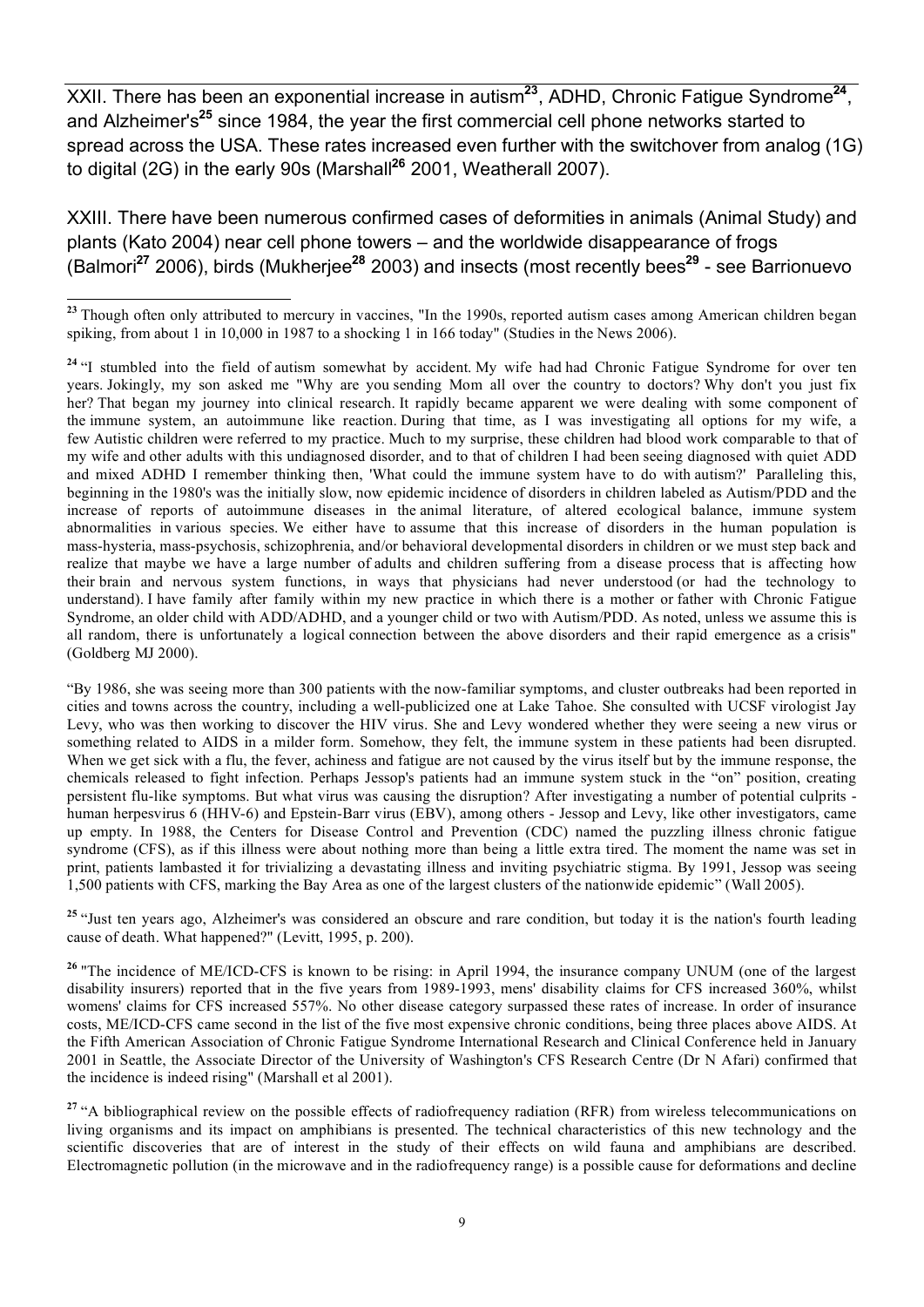2007) is being connected with these levels of ambient background radiation (Sandu 2007) **30** . Also, sardines (or pichard) in Australia (Gov. of Australia**<sup>31</sup>** ), carp in Japan (CBS News**<sup>32</sup>** 2003), and lobster in Florida (Schneider **<sup>33</sup>** 2003) have been found to be infected with forms of the herpes virus. One study has even shown that electromagnetic fields can actually stimulate the genome of the Epstein-Barr Virus (Grimaldi et al 1997), the herpes virus responsible for *mononucleosis* in the US or aka *glandular fever* in the UK, Australia, and New Zealand. A number of herpes-family viruses (e.g. CMV, EBV, HH6V) are usually found to infect people with CFS, autism, ADHD, and Alzheimer's.

of some amphibian populations. Keeping in mind that amphibians are reliable bio-indicators, it is of great importance to carry out studies on the effects of this new type of contamination. Finally, some methodologies that could be useful to determine the adverse health effects are proposed" (Balmori 2006).

 $\overline{a}$ 

.

<sup>28</sup> **"THE** wireless telecom revolution is catching on at the expense of a tiny winged creature - the house sparrow. The tiny birds are fast disappearing from cities 'contaminated' with electromagnetic waves arising out of increased number of mobile handsets. According to Dr S. Vijayan, Director of the Salim Ali Centre for Ornithology and Natural History (SACON), 'A number of studies has been conducted to find out the relationship between the increase in electromagnetic waves and the decrease in the number of sparrows. A positive correlation has been found between them.' 'There have been studies in Spain which showed that sparrows disappear from cities where electromagnetic contamination is very heavy,' Dr Vijayan added" (Mukerjee 2003).

<sup>29</sup> "In 24 states throughout the country, beekeepers have gone through similar shocks as their bees have been disappearing inexplicably at an alarming rate, threatening not only their livelihoods but also the production of numerous crops, including California almonds, one of the nation's most profitable. 'I have never seen anything like it,' Mr. Bradshaw, 50, said from an almond orchard here beginning to bloom.'Box after box after box are just empty. There's nobody home.' The sudden mysterious losses are highlighting the critical link that honeybees play in the long chain that gets fruit and vegetables to supermarkets and dinner tables across the country. Beekeepers have fought regional bee crises before, but this is the first national affliction. Now, in a mystery worthy of Agatha Christie, bees are flying off in search of pollen and nectar and simply never returning to their colonies. And nobody knows why. Researchers say the bees are presumably dying in the fields, perhaps becoming exhausted or simply disoriented and eventually falling victim to the cold. As researchers scramble to find answers to the syndrome they have decided to call "colony collapse disorder," growers are becoming openly nervous about the capability of the commercial bee industry to meet the growing demand for bees to pollinate dozens of crops, from almonds to avocados to kiwis. Along with recent stresses on the bees themselves, as well as on an industry increasingly under consolidation, some fear this disorder may force a breaking point for even large beekeepers. A Cornell University study has estimated that honeybees annually pollinate more than \$14 billion worth of seeds and crops in the United States, mostly fruits, vegetables and nuts. "Every third bite we consume in our diet is dependent on a honeybee to pollinate that food," said Zac Browning, vice president of the American Beekeeping Federation. The bee losses are ranging from 30 to 60 percent on the West Coast, with some beekeepers on the East Coast and in Texas reporting losses of more than 70 percent; beekeepers consider a loss of up to 20 percent in the offseason to be normal" (Barrionuevo 2007).

**<sup>30</sup> "**A study conducted by three departments of Panjab University has found that cell phone towers are the dominating source of electromagnetic radiations in environment in the city and this could lead to diseases in plants and animals" (Sandu 2007).

**<sup>31</sup>** "In 1995, a massive 'kill' of adult pilchards occurred over their entire distribution in Australia, from Carnarvon (WA) to Noosa Heads (Qld). After examining several possible causes, including sudden temperature changes caused by upwelling of deep water, a herpes virus has been found to be the cause of the deaths. The cause of the virus has not been determined conclusively" (Gov. of Western Australia).

<sup>32</sup> "A herpes virus that has decimated Japan's carp farms is spreading, officials said Thursday, as they battled to contain the country's first known outbreak of the fish disease. Since October, farm-bred carp in Lake Kasumigaura and Lake Kitaura in eastern Japan have died en masse, threatening the lakes' annual catch. On Sunday, fisheries officials in Ibaraki prefecture (state), where the lakes are located, had estimated the amount of dead fish at 860 metric tons (946 short tons), equivalent to 150 million yen (US\$1.4 million) of losses for fishermen" (CBS News 2003).

<sup>33</sup> "A herpes-like virus has infected up to 10 percent of baby lobsters in the Florida Keys, leading some fisheries experts to wonder whether the disease explains recent dips in lobster catches. Biologists doubt the disease can be transferred to humans, but have alerted the national Centers for Disease Control and Prevention just in case" (Schneider 2003).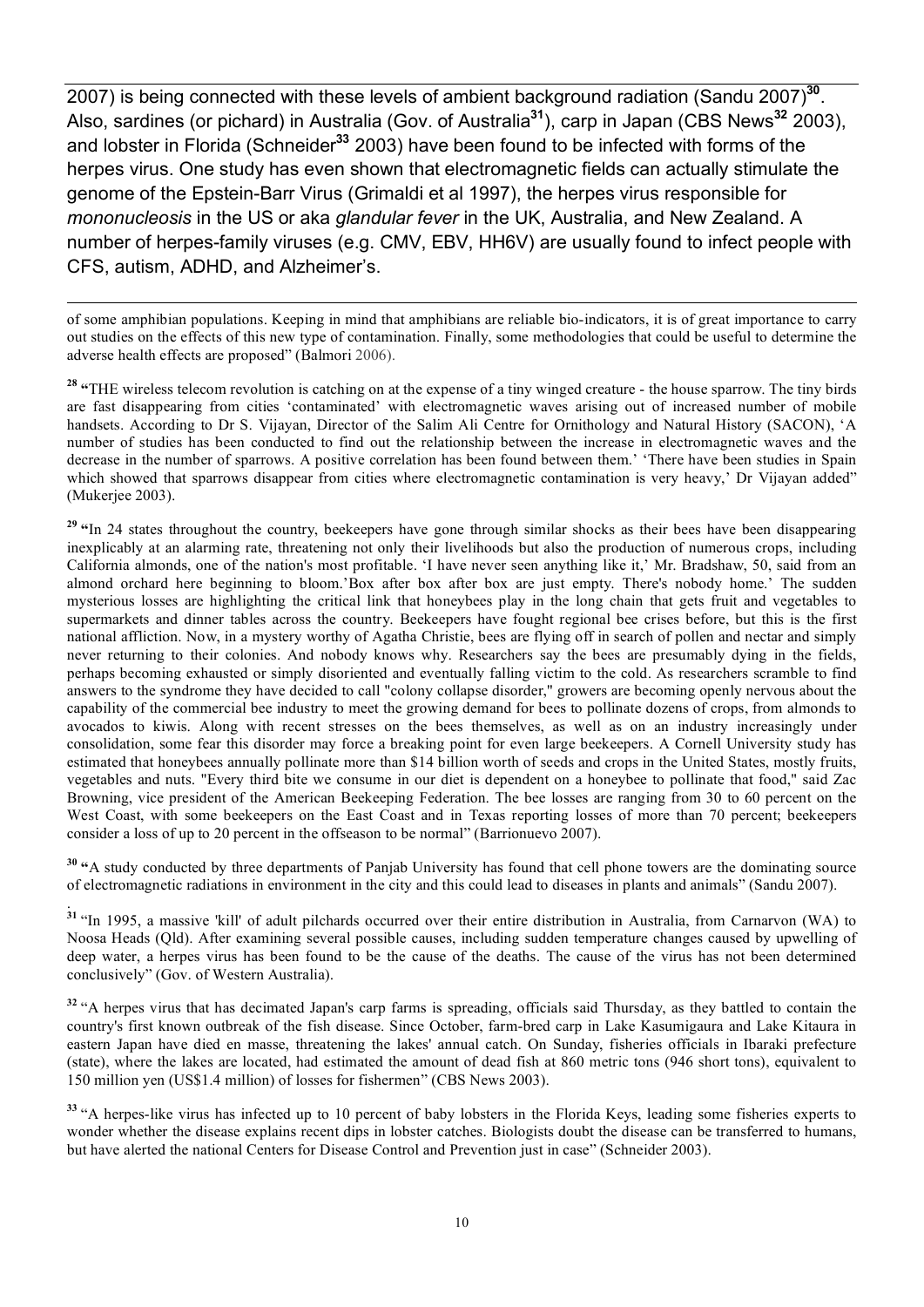Now, in heavily electropolluted Japan it has been reported that it is very common for women to have miscarriages in their last trimester of pregnancy. Usually, the fetus is deformed. **<sup>34</sup>** One study (Nagaishi et al 2004) has shown chromosome abnormalities in the fetuses of miscarriages in Japan and another has shown an increasing male/female ratio in fetal deaths since the 1970s (Mizuno 2000). Cell-phone use has also recently been shown to lower sperm count in men the longer they use the phone (Hope 2006).

The cell phone industry makes hundreds of billions of dollars in profits every year. They have the money and the power to influence politicians, the media, and even the research. Unethical researchers receive mass funding from this industry and are pressured to tell you it is safe while the researchers who inform us of its true dangers have consistently had their funding cut. **35**

At present there are approximately 40,000 signatories to *The Freiburger Appeal* **<sup>36</sup>** drafted after a number of German doctors recognized a connection between many of the symptoms listed above and exposure to microwave radiation and other EMR - and after the German government had failed to act to protect its citizenry. In some countries like Israel and Ireland there have been cases where citizens have taken their health and the law into their own hands when they realized that their governments would not protect them or their children from this danger. **37**

Many of the researchers I have contacted personally have told me that they have virtually no funds and others have mentioned that they have to search for obscure journals in which to publish their research since it seems the word is out and pressure is being applied on journals not to publish EMF studies.

<sup>36</sup> "In the Freiburger Appeal [6], initially 50 doctors in Germany reported reduced therapeutic efficiency of prescribed drugs correlated with the use of pulsed microwaves, such as those from Mobile Telephone Masts. Some 40,000 signatories have now supported the appeal, including 1,200 doctors. Alongside the Freiburger Appeal there are now similar appeals from Lichtenfelser, Hofer, Bamberger and Helsinki. In the Irish Republic, the IDEA group of Doctors has its own reports relating to Mobile Telephone Masts [10] which confirm the findings of the Freiburger Appeal doctors" (JerseyMastConcern).

<sup>37</sup> "In November 2003 something or somebody pulled the mast from its base and left it lying on its side. Eileen said: 'When I went to see what had happened I cried with delight. Even to this day nobody in Wishaw seems to know how the mast came down.' Naturally the phone company wanted their broken mast back - but they hadn't bargained with the Siege of Wishaw. Residents surrounded the downed mast with a posse of volunteers and camped on the site 24 hours a day determined there would be no mast replacement. The stand-off lasted for almost 18 months until finally the mast owners admitted defeat" (The Irish Post 2006).

<sup>&</sup>lt;sup>34</sup> "Prof. Ogino then presented a graph which showed a drastic increase in miscarriages and SIDS in Japan in recent years, with no corresponding increase in Germany. An article on risk assessment (Science 165:1232 (1969)) compared Japan's wild forward push with America's more cautious approach. It brought up the idea of the Precautionary Principle" (Ormsby 2004).

<sup>&</sup>lt;sup>35</sup> "Grants were not given to look for low-level hazards, and scientists who did find such effects were cut down to size. Funds for their work were quickly shut off and vicious personal attacks undermined their reputation.... when nonthermal dangers were documented in America, military and industrial spokespeople simply refused to acknowledge them, lying to Congress and the public. Many scientists, who naturally wanted to continue working went along with the charade" (Becker, 1985, p.306).

<sup>&</sup>quot;Israel- On the 28.9.06 , 200 people from the neighbourhood Neve Horesh, in Dimona, decided to take their health and the law into their hands and destroyed a cellular antenna. Two weeks ago they found out that one of the villas owners in the area installed cellular antenna on the roof for \$1200 a month, they asked him to remove it, because it risked them and their children. Their next step was to ask the city engineer to order to destroy it. The cellular company applied to court and claimed it had all the necessary approvals. On the 27.9.06, 200 people arrived to the house and destroyed the celullar antenna, the owner of the villa and his family saw the people and ran away and the residents destroyed the technical equipment that was used to operate the antenna. 'We didn't care that the police would arrest us', told Nissim Ben Yakar, one of the residents. 'It was about our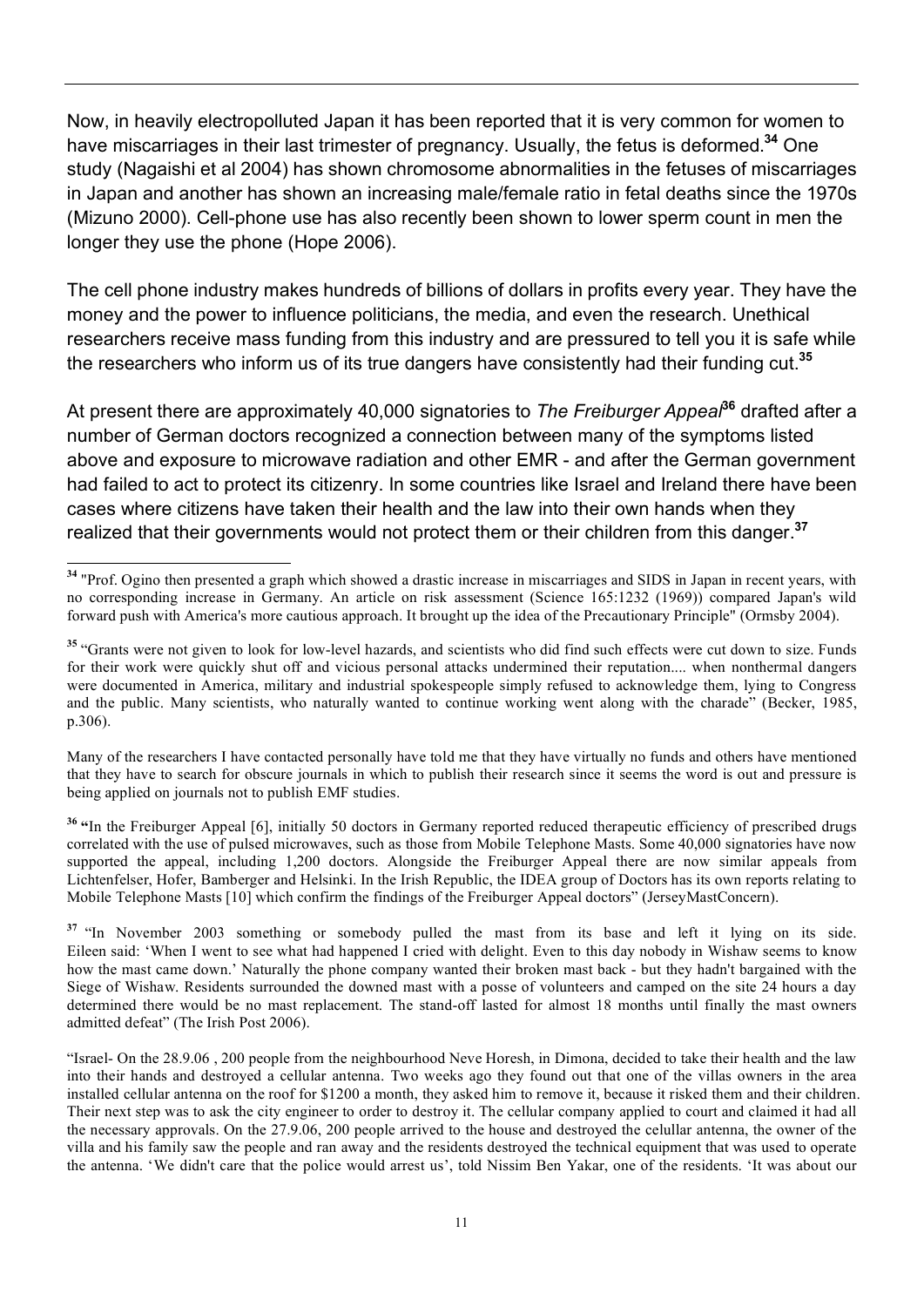Naturally, we all have a right not to be exposed to this radiation which is affecting our health and making us and our families sick. Unfortunately, it seems like our governments favor the corporations and of course their money over our rights. We should expect to be seeing lawsuits in the future with regards to second-hand RF radiation. **38**

 $\overline{a}$ children lives. The villa owner's luck was that the angry residents didn't burn his house, because the rage against him was very big'" (Ifargan 2006). (Translation by Iris Atzmon)

<sup>38</sup> "Radiofrequency radiation emissions from cellular towers and handsets hold the potential for increased incidence of long-term medical effects, but of equal importance are the immediate effects of exposure to the radiation. Unlike second-hand cigarette or cigar smoke, exposure to which has been linked to life threatening and debilitating diseases, radiofrequency radiation exposure has, to date, successfully avoided the issue of passive personal exposure. It is extraordinary that absorption of unwanted radiation is never cited as an objectionable byproduct of the wireless communication craze. The reason may be that radiofrequency radiation, being tasteless, odorless and invisible, just isn't considered. But, in fact, recent research has demonstrated that even short-term exposure to radiation power densities emanating from a nearby cellular telephone is sufficient to modify brainwave patterns, affect short-term memory, and modify an individual's ability to perform physical tasks such as driving an automobile. These effects are all well and good for those who are willing to accept the risk of modified brain functions and cancer but they are not well and good for the innocent victim of the insidious radiation - radiation that an innocent non-participant cannot even be aware is being deposited into his or her body. Radiation emanating from a portable cellular telephone does not discriminate. It propagates through the entire environment surrounding the radiating antenna of the phone" (Kane 2007).

The only way the cell phone industry gets its power is because consumers pay them their money. They have created an imaginary need or addiction. But if you heed the information above, then you will hopefully realize that you do not really need this "unnecessary evil" - or rather you need it like you need a hole in your head or rather a brain tumor. Consumers need to become aware that they *do* have the power to affect change. Hence, the consumer is either part of the problem or part of the solution! The consumer can decide. The consumer has a choice that is - unless they are Unconscious! The forces of greed, selfishness, conformity, ignorance, apathy, obedience, fear, blind skepticism, and denial are powerful forces in our societies, which industries hence use to manipulate a populace. However, they are all still forms of Unconsciousness. And only an Unconscious person, aware of the severe damage that this technology is leveling, would pay an industry to cause them, their family and others harm. Only an Unconscious person would be a willing partner in a grave crime being committed against other human beings, plants, insects, and animals living on this planet. Social psychologists have shown that it is much easier for people to harm other people when they do so under the orders of an authority figure - and further if done so indirectly and incrementally. When you add in the unconscious elements of conformity (everyone else is doing it so it must be OK), convenience, selfishness, greed, and denial, well you naturally have the ingredients for a disaster. If someone kills you directly and immediately, they go to jail; however, if someone kills you indirectly and incrementally, well they get away with murder. What should eventually come to light is that the Weapons of Mass Destruction (WMD) are not in Iraq, but rather in our front pockets, and we are not only committing mass genocide with these EM WMDs but also a slow mass suicide.

What can we do to protect ourselves and our families from this unconsciousness? One thing would be to limit one's and one's family's exposure to the electrosmog as much as possible. This can be done by relocating – (though finding a place without this radiation is becoming more and more difficult), and if this is not possible - shielding one's home. There was recently a building built in Budapest which is designed to block residents' exposure to EMR (All Hungary News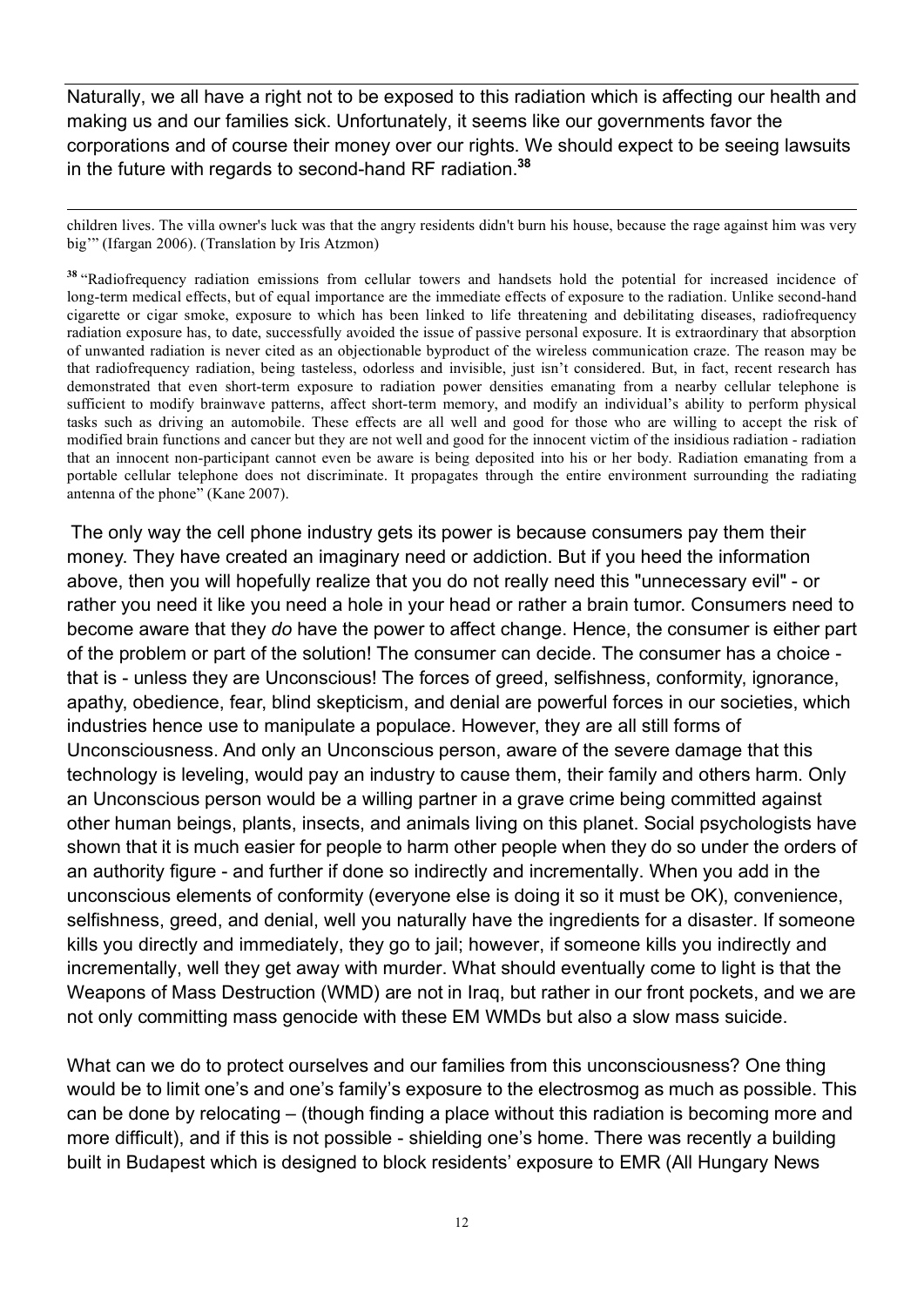$\overline{a}$ 2007) which is evidence that people are indeed starting to take this problem seriously. More and more people are looking into creating EMR-free communities (see EMF-Refugee at http://health.groups.yahoo.com/group/emfrefugee/ and we can expect in the future that doctors will start sending patients to these areas. Meters and shielding materials can be purchased at www.lessemf.com and other companies like it. Numerous studies are now showing that a number of antioxidants have an ability to protect one against the negative consequences of exposure to electromagnetic radiation. However, each antioxidant works differently in the body with some offering more protective effects to specific organs (e.g. milk thistle has been shown to offer the liver specific protection) while a number work in conjunction with each other. Therefore, it is useful to think of a "football team" analogy when taking antioxidants with each one performing a specific function while also working together as a team. The following are recommended with many already being shown in studies to offer protection against EMR: Alpha Lipoic Acid (ALA), Acetyl-L-Carnitine, Vitamin C, Vitamin A, Vitamin E, the B vitamins, Carotene, Cryptoxanthin, Lutein, Zeazanthin, Lycopene, Flavanoids, Gingko Biloba, Pycnogenol, Grape Seed Extract, Quercetin, Isoflavones, Milk Thistle, Bilberries, Blueberries, Hawthorn, Glutathione (from whey powder), N-Acetyl-L-Cysteine, Super Oxide Dismutase (SOD), Selenium, Catalase, Bee Propolis and Coenzyme Q10. Many of these products can be bought at discount supplement companies like www.iherb.com. Also, products like Noni Juice, Blueberries, Bee Propolis, Snake Venom, certain Chinese herbs, Inositol, Transfer Factor – plus the acupuncture point ST36 (Zusanli) – have been shown to stimulate NK cell production in the body. For people suffering from mycoplasma infections, the product Myco from Raintree Nutrition www.raintreenutrition.com has been shown to be effective against this pathogen. Acupuncture and Qigong are also helpful in balancing and strengthening the body's own natural electromagnetic field. These are however, all short-term solutions. In the long-term, the only solution will be to drastically reduce this dangerous and unacceptable level of ambient background electromagnetic radiation.

Since it is premature to expect civilization to wake up from its unconsciousness anytime in the near future, the only feasible alternative now is to look at fiberoptics – which has been proposed by the late New Zealand biophysicist Dr. Neal Cherry and is also now being promulgated by Dr. George Carlo. So rather than radiating the whole planet with high frequency microwaves, it would be much safer to have fiberoptic cables everywhere with ubiquitous outlets in which to plug in electronic devices including cell phones and computers. One can also envision umbrella cell-phone and WiFi usage areas – similar to cigarrette smoking areas – having an extremely limited range, where those who would like to go and fry their brains with microwaves can do so without harming those who would rather not.

"All that is necessary for evil to triumph is for good people to do nothing."

*P.S. The cell phone industry has been buying up the patents on inventions that help protect cell phone users from the harmful radiation emitted by cell phones. Unfortunately, it is a catch-22 situation for them since if they use them, they are hence admitting what they have been denying all along - that cell phones are actually dangerous. This would open them up to a plethora of possible lawsuits. Either way, the consumer loses.*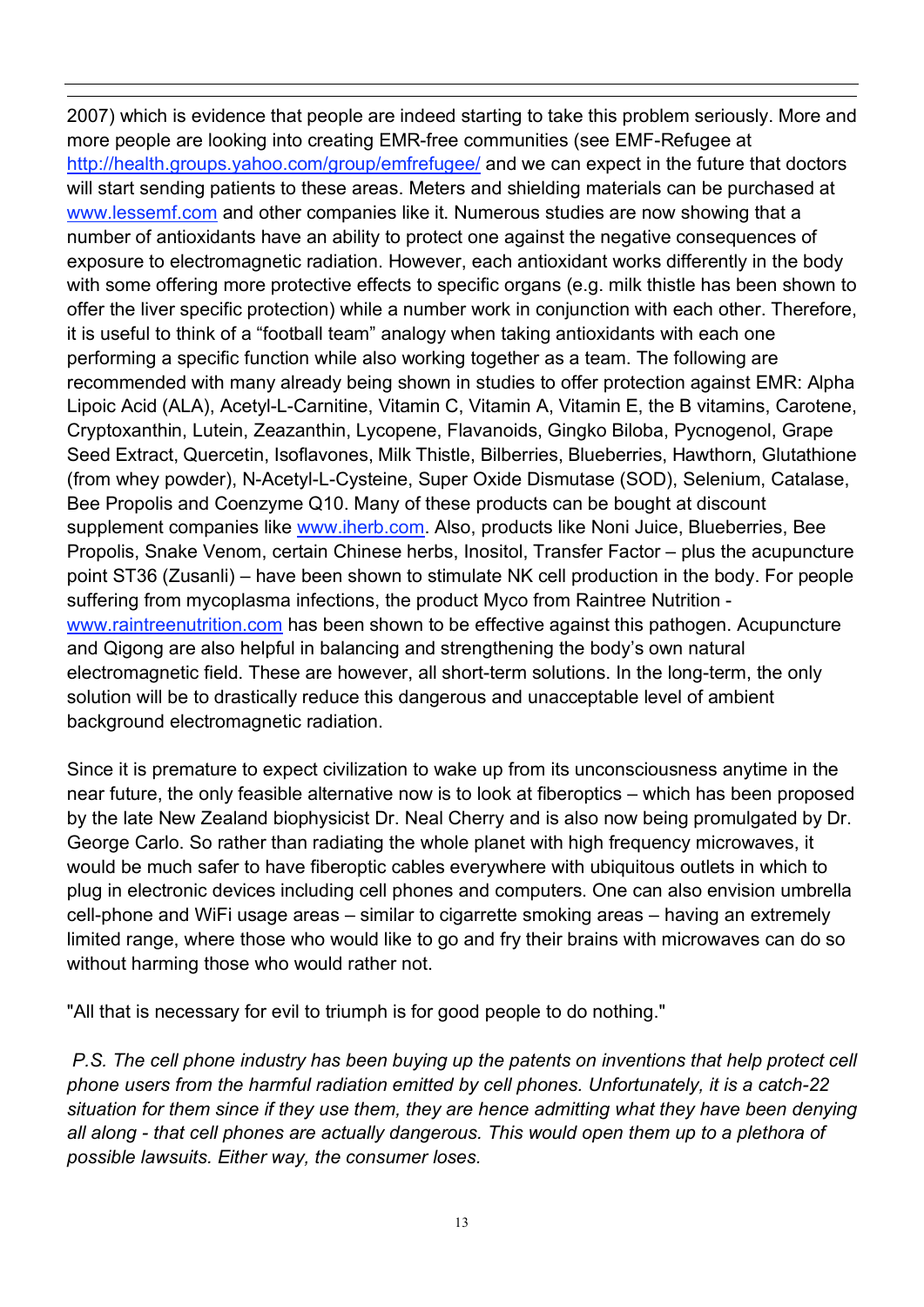### **References**

 $\overline{a}$ 

**Aalto S, Haarala C, Bruck A, Sipila H, Hamalainen H, Rinne JO.** (2006). "Mobile phone affects cerebral blood flow in humans." *Journal of Cerebral Blood Flow Metab*. Jul; 26(7):885-90. Epub 2006 Feb.

http://www.ncbi.nlm.nih.gov/entrez/query.fcgi?itool=abstractplus&db=pubmed&cmd=Retrieve&d opt=abstractplus&list\_uids=16495939

**Alam MZ, Ohgaki S.** (2002). "Role of hydrogen peroxide and hydroxyl radical in producing the residual effect of ultraviolet radiation." *Water Environ Res.* May-Jun;74(3):248-55. http://www.ncbi.nlm.nih.gov/entrez/query.fcgi?cmd=Retrieve&db=PubMed&list\_uids=12150247 &dopt=Abstract

**Albert EN, Kerns JM.** (1981). "Reversible microwave effects on the blood-brain barrier." *Brain Research*. Dec 28;230(1-2):153-64.

http://www.ncbi.nlm.nih.gov/entrez/query.fcgi?db=pubmed&cmd=Retrieve&dopt=AbstractPlus&l ist\_uids=7317776&query\_hl=28&itool=pubmed\_docsum

**Al-Khlaiwi T, Meo SA.** (2004). "Association of mobile phone radiation with fatigue, headache, dizziness, tension and sleep disturbance in Saudi population." *Saudi Medical Journal*. Jun; 25(6):732-6.

http://www.ncbi.nlm.nih.gov/entrez/query.fcgi?itool=abstractplus&db=pubmed&cmd=Retrieve&d opt=abstractplus&list\_uids=15195201

**Allen R.** (2004). " Dopamine and iron in the pathophysiology of restless legs syndrome (RLS)." *Sleep Medicine.* Jul;5(4):385-91.

http://www.ncbi.nlm.nih.gov/entrez/query.fcgi?cmd=Retrieve&db=PubMed&list\_uids=15222997 &dopt=Abstract

**All Hungary News.** (2007). "New Budapest building shields residents from electrosmog." *Caboole.hu: The Hungarian Portal*.

http://www.caboodle.hu/nc/news/news\_archive/single\_page/article/11/special\_buda/?cHash=d0 159b14ce

**Altpeter E.S, Roosli M, Battaglia M, Pfluger D, Minder CE, Abelin T.** (2006)."Effect of short-wave (6-22 MHz) magnetic fields on sleep quality and melatonin cycle in humans: the Schwarzenburg shut-down study." *Bioelectromagnetics*. Feb: 27(2):142-50 http://www.ncbi.nlm.nih.gov/entrez/query.fcgi?db=pubmed&cmd=Retrieve&dopt=AbstractPlus&l ist\_uids=16342198&query\_hl=59&itool=pubmed\_docsum

**Amara S, Abdelmelek H & Sakly M.** (2004). "Effects of acute exposure to magnetic field ionic composition of frog sciatic nerve." *Pakistani Journal of Medical Science*. 20(2) 91-96. http://www.pjms.com.pk/issues/aprjun04/article/article1.html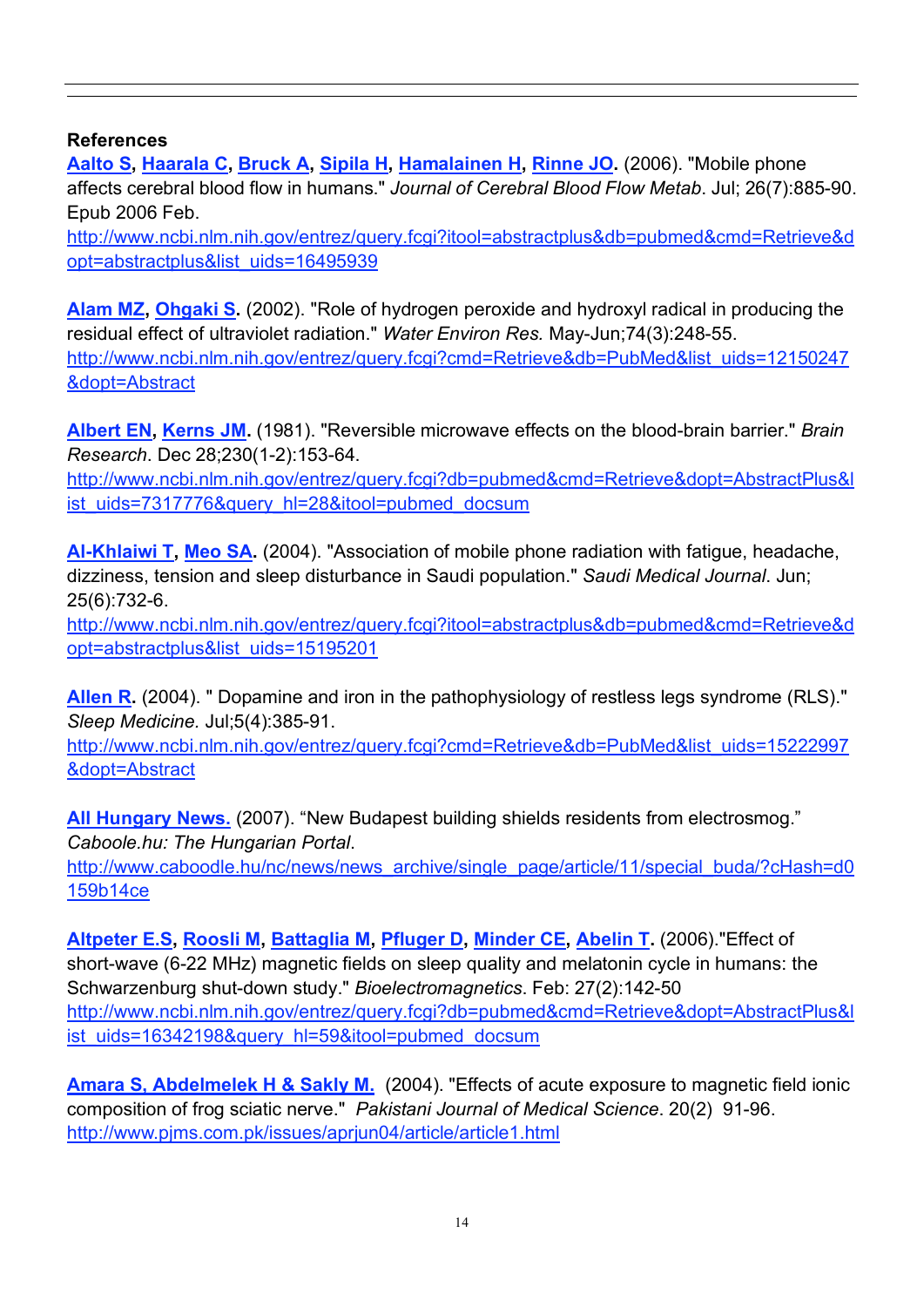$\overline{a}$ **Animal Study: EMF Radiation.** "Found deformed from EMF Exposure." http://members.aol.com/gotemf/emf/animals.htm#deformed

**Aramideh M**, **de Weerd AW**. (2006). "The restless legs syndrome can be treated with dopamine agonists." *Ned Tijdschr Geneeskd*. Oct 7;150(40):2173-7. [Article in Dutch] http://www.ncbi.nlm.nih.gov/entrez/query.fcgi?cmd=Retrieve&db=PubMed&dopt=Abstract&list\_ uids=17061425

**Arnsten AF, Li BM.** (2005). "Neurobiology of executive functions: catecholamine influences on prefrontal cortical functions." *Biological Psychiatry.* Jun 1;57(11):1377-84. http://www.ncbi.nlm.nih.gov/entrez/query.fcgi?db=pubmed&cmd=Retrieve&dopt=AbstractPlus&l ist\_uids=15950011&query\_hl=5&itool=pubmed\_docsum

**Balmori A.** (2006). "The incidence of electromagnetic pollution on the amphibian decline: Is this an important piece of the puzzle?" *Toxicological and Environmental Chemistry*. Volume 88, Number 2/April–June. http://taylorandfrancis.metapress.com/content/v53686w44787310r/

**Barrionuevo A.** (2007). "Honeybees Vanish, Leaving Keepers in Peril." *New York Times*. Feb.  $27<sup>th</sup>$ .

http://www.nytimes.com/2007/02/27/business/27bees.html?\_r=3&oref=slogin&ref=business&pa gewanted=all

**BBC Online Network.** (1998). "Health: Immune system 'attacked by mobile phones'." Thursday, October 15, 1998 Published at 16:50 GMT 17:50 UK. http://news.bbc.co.uk/1/hi/health/194065.stm

**Becker, R.O.** (1985). *The Body Electric*. New York: Quill.

**Bergier L, Lisiewicz J, Moszczynski P, Rucinska M, Sasiadek U.** (1990). "Effect of electromagnetic radiation on T-lymphocyte subpopulations and immunoglobulin level in human blood serum after occupational exposure." *Med Pr.*;41(4):211-5. [Article in Polish] http://www.ncbi.nlm.nih.gov/entrez/query.fcgi?itool=abstractplus&db=pubmed&cmd=Retrieve&d opt=abstractplus&list\_uids=2131394

**Blask DE, Brainard GC, Dauchy RT, Hanifin JP, Davidson LK, Krause JA, Sauer LA, Rivera-Bermudez MA, Dubocovich ML, Jasser SA, Lynch DT, Rollag MD, Zalatan F.** (2005). "Melatonin-depleted blood from premenopausal women exposed to light at night stimulates growth of human breast cancer xenografts in nude rats." *Cancer Research .* Dec 1; 65(23):11174-84.

http://www.ncbi.nlm.nih.gov/entrez/query.fcgi?itool=abstractplus&db=pubmed&cmd=Retrieve&d opt=abstractplus&list\_uids=16443327

**Bleyer WA**. (1999). " Epidemiologic impact of children with brain tumors." *Childs Nervous System* . Nov;15(11-12):758-63.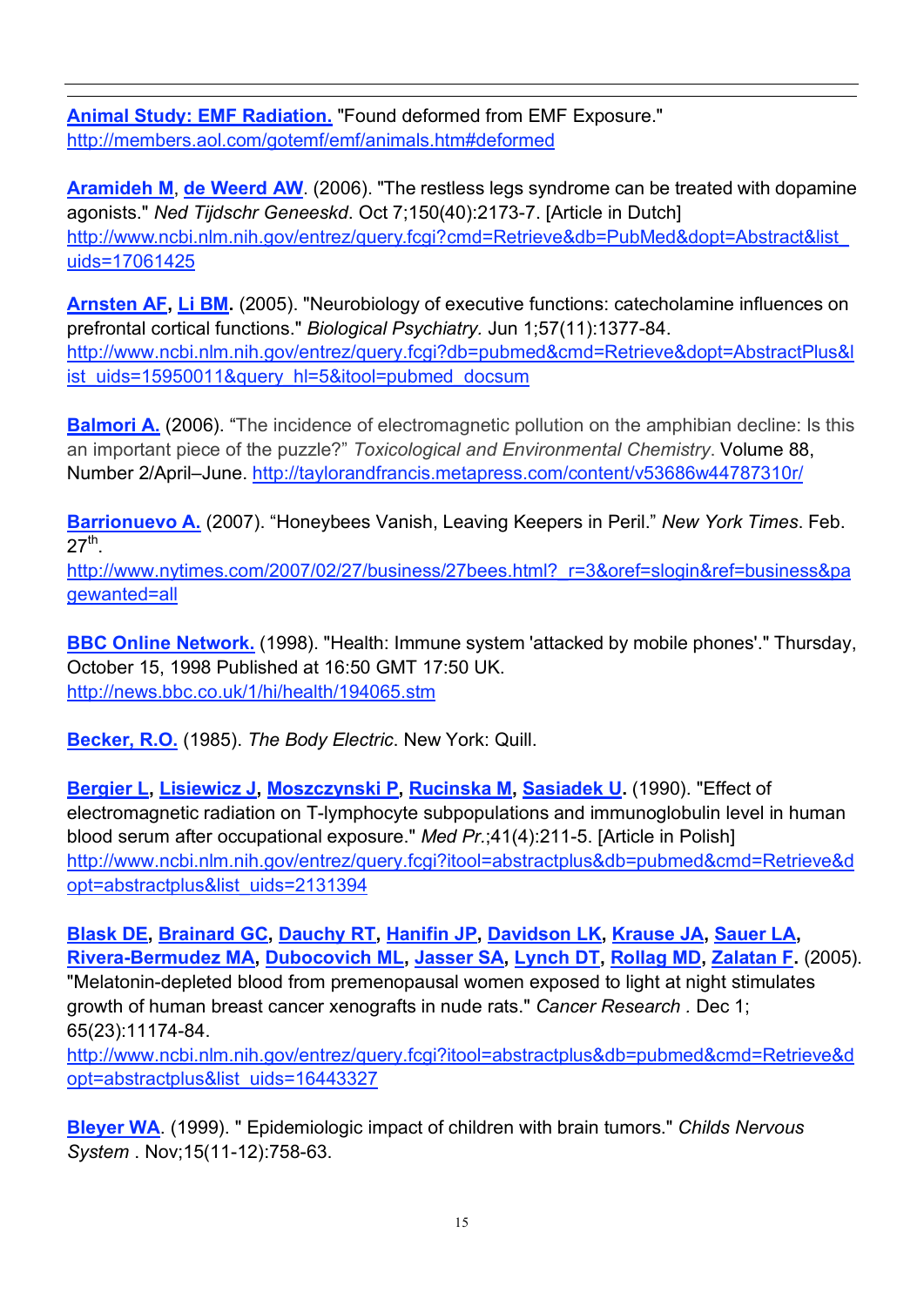$\overline{a}$ http://www.ncbi.nlm.nih.gov/entrez/query.fcgi?db=pubmed&cmd=Retrieve&dopt=AbstractPlus&l ist\_uids=10603019&query\_hl=41&itool=pubmed\_docsum

**Bortkiewicz A, Zmyslony M, Szyjkowska A, Gadzicka E.** (2004). "Subjective symptoms reported by people living in the vicinity of cellular phone." *Med Pr.* ; 55 (4):345-51. [Article in Polish]

http://www.ncbi.nlm.nih.gov/entrez/query.fcgi?itool=abstractplus&db=pubmed&cmd=Retrieve&d opt=abstractplus&list\_uids=15620045

**Braverman E.** (200-). "T-Cell Ratios Modulation by Nutrition: Case Report." *Pathmedical Newsletter*. http://www.pathmed.com/p/119,320.html

**Brendel H, Niehaus M, Lerchl A.** (2000). "Direct suppressive effects of weak magnetic fields (50 Hz and 16 2/3 Hz) on melatonin synthesis in the pineal gland of Djungarian hamsters (Phodopus sungorus)." *Journal of Pineal Research*. Nov;29(4):228-33. http://www.ncbi.nlm.nih.gov/entrez/query.fcgi?db=pubmed&cmd=Retrieve&dopt=AbstractPlus&l ist\_uids=11068945&query\_hl=6&itool=pubmed\_docsum

**Brown A.** (2006). "Cell phones: Invisible hazards of the wireless age. " *Common Ground .* http://commonground.ca/iss/0612185/cg185\_cellphone.shtml

**Brown AS, Gershon S.** (1993). "Dopamine and depression." *J Neural Transm Gen .* Sect. 91(2-3): 75-109.

http://www.ncbi.nlm.nih.gov/entrez/query.fcgi?itool=abstractplus&db=pubmed&cmd=Retrieve&d opt=abstractplus&list\_uids=8099801

**Buchachenko AL , Kuznetsov DA, Berdinskii VL.** ( 2006). "New mechanisms of biological effects of electromagnetic fields." *Biofizika* . May-Jun;51(3):545-52. [Article in Russian]. http://www.ncbi.nlm.nih.gov/entrez/query.fcgi?db=pubmed&cmd=Retrieve&dopt=AbstractPlus&l ist\_uids=16808357&query\_hl=8&itool=pubmed\_docsum

**Campanella L, Cusano M, Dragone R, Sammartino MP, Visco G.** (2003). "Evaluation of the inhibiting effects from exposure to microwaves on the respiratory activity of yeast cells or on enzyme activity." *Current Medical Chemistry*. Apr;10(8):663-9. http://www.ncbi.nlm.nih.gov/entrez/query.fcgi?db=pubmed&cmd=Retrieve&dopt=AbstractPlus&l ist\_uids=12678785&query\_hl=12&itool=pubmed\_DocSum

**CBS News.** (2003). "Japanese Fish Farms Battle Herpes." *CBS News*. TOKYO, Nov. 6 http://www.cbsnews.com/stories/2003/11/06/tech/main582273.shtml

**Chakravarty N.** (1986). "Histamine secretion from permeabilized mast cells by calcium." *Life Science*. Oct 27;39(17):1549-54.

http://www.ncbi.nlm.nih.gov/entrez/query.fcgi?db=pubmed&cmd=Retrieve&dopt=AbstractPlus&l ist\_uids=2429133&query\_hl=14&itool=pubmed\_docsum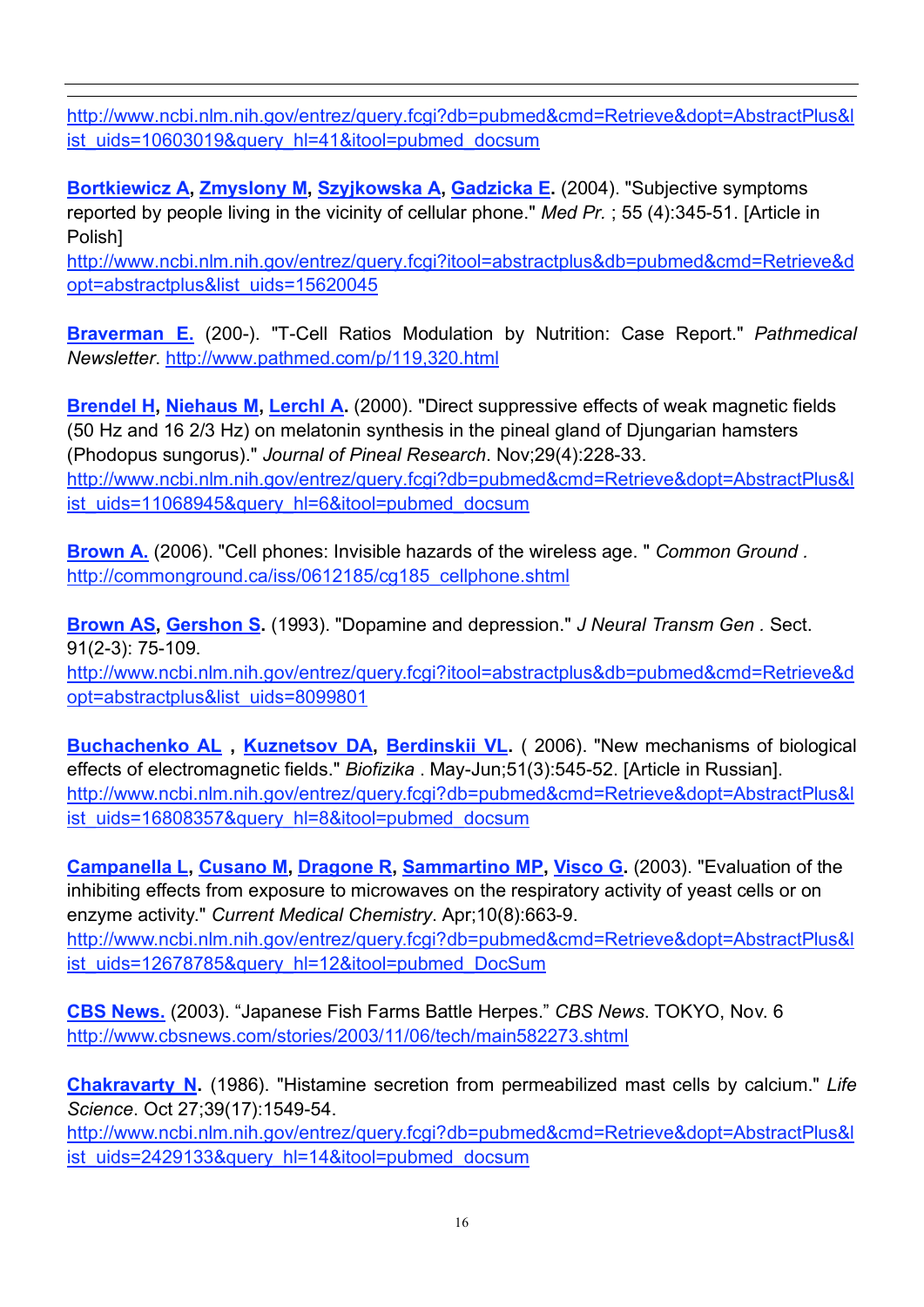**Chakravarty N.** (1987). "Calcium uptake in mast cells, energy metabolism and histamine secretion." *Agents Actions*. Apr;20(3-4):153-6.

 $\overline{a}$ 

**Chance WT, Grossman CJ, Newrock R, Bovin G, Yerian S, Schmitt G, Mendenhall C.** (1995). "Effects of electromagnetic fields and gender on neurotransmitters and amino acids in rats." *Physioligical Behavior.* Oct;58(4):743-8. http://www.ncbi.nlm.nih.gov/entrez/query.fcgi?db=pubmed&cmd=Retrieve&dopt=AbstractPlus&l ist\_uids=8559785&query\_hl=17&itool=pubmed\_DocSum

**Charney DS.** (1998). "Monoamine dysfunction and the pathophysiology and treatment of depression." *Journal of Clinical Psychiatry*. 59 Suppl 14:11-4. http://www.ncbi.nlm.nih.gov/entrez/query.fcgi?itool=abstractplus&db=pubmed&cmd=Retrieve&d opt=abstractplus&list\_uids=9818625

**Cherry N.** (1996). "Swiss shortwave transmitter study sounds warning." *Electromagnetics Forum* , Volume1, No.2 Article 10. *Microwave News*. Sept/Oct. page 14. http://www.emfacts.com/forum/issue2/mag\_9.html

**Clinton SM, Sucharski IL, Finlay JM**. (2006). "Desipramine attenuates working memory impairments induced by partial loss of catecholamines in the rat medial prefrontal cortex." *Psychopharmacology (Berl).* Jan;183(4):404-12. Epub 2005 Nov http://www.ncbi.nlm.nih.gov/entrez/query.fcgi?db=pubmed&cmd=Retrieve&dopt=AbstractPlus&l ist\_uids=16307295&query\_hl=5&itool=pubmed\_docsum

**de Seze R, Ayoub J, Peray P, Miro L, Touitou Y.** (1999). **"**Evaluation in humans of the effects of radiocellular telephones on the circadian patterns of melatonin secretion, a chronobiological rhythm marker." *J Pineal Res*. Nov: 27(4):237-42.

http://www.ncbi.nlm.nih.gov/entrez/query.fcgi?db=pubmed&cmd=Retrieve&dopt=AbstractPlus&l ist\_uids=10551772&query\_hl=20&itool=pubmed\_docsum

**Dmoch A., Moszczynski P**. (1998). "Levels of immunoglobulin and subpopulations of T lymphocytes and NK cells in men occupationally exposed to microwave radiation in frequencies of 6-12 GHz." [Article in Polish] *Med Pr.* 49(1):45-9.

http://www.ncbi.nlm.nih.gov/entrez/query.fcgi?db=pubmed&cmd=Retrieve&dopt=AbstractPlus&l ist\_uids=9587910&query\_hl=32&itool=pubmed\_docsum

**Dorothy.** (1999). "Cellphones - A Boon To Modern Society or a Threat To Human Health? - Part 2." *NZine*. < http://www.nzine.co.nz/features/cellphones2.html>

**Dutta SK, Das K, Ghosh B, Blackman CF.** (1992). "Dose dependence of acetylcholinesterase activity in neuroblastoma cells exposed to modulated radio-frequency electromagnetic radiation." *Bioelectromagnetics.* 13(4):317-22.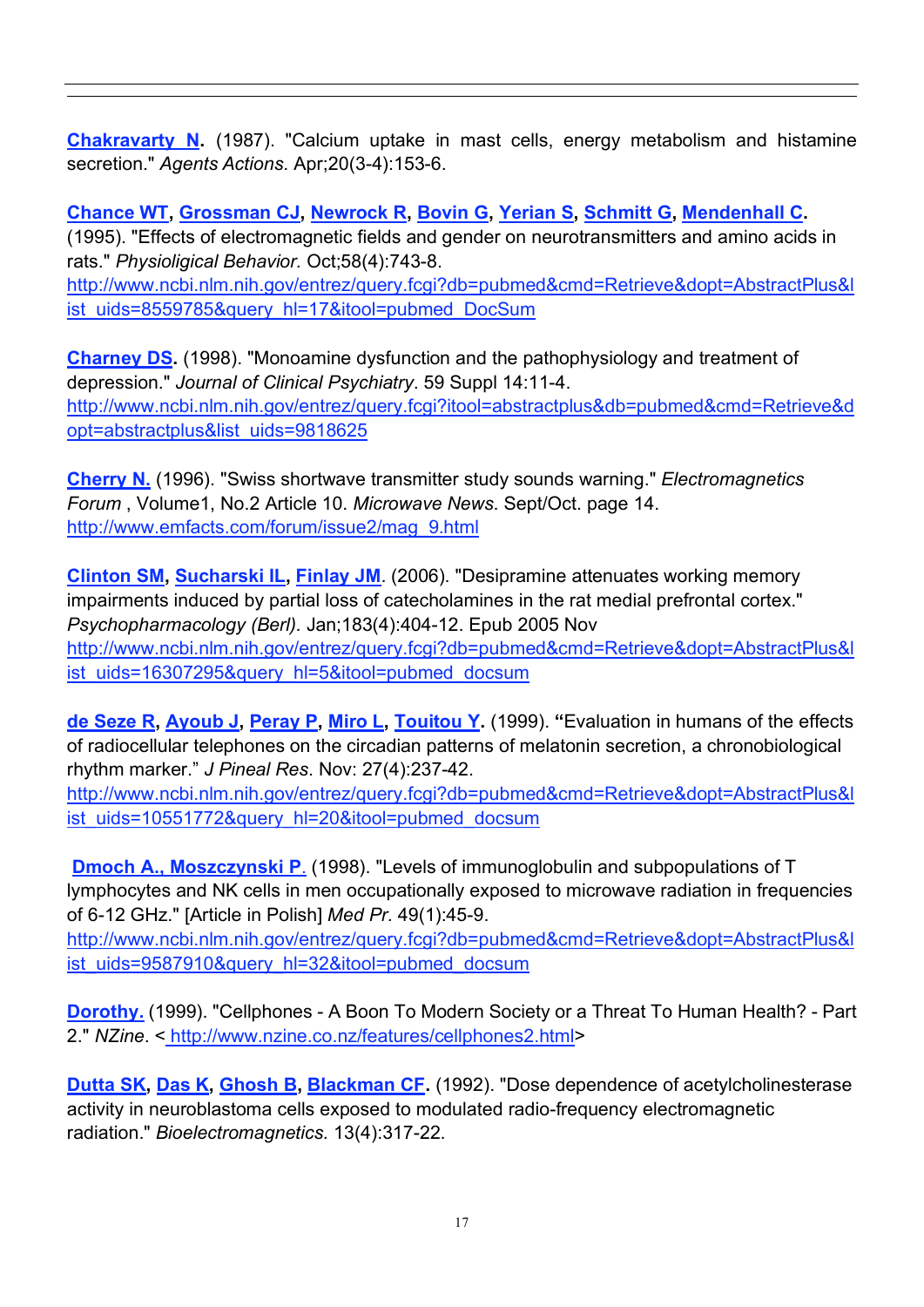$\overline{a}$ http://www.ncbi.nlm.nih.gov/entrez/query.fcgi?db=pubmed&cmd=Retrieve&dopt=AbstractPlus&l ist\_uids=1510740&query\_hl=2&itool=pubmed\_DocSum

**Dutton MS, Galvin MJ, McRee DI.** ( 1984). "In vitro effects of microwave radiation on rat liver mitochondria." *Bioelectromagnetics*. 5(1):39-45. http://www.ncbi.nlm.nih.gov/entrez/query.fcgi?db=pubmed&cmd=Retrieve&dopt=AbstractPlus&l ist\_uids=6143563&query\_hl=3&itool=pubmed\_DocSum

**FEB (Swedish Association for the Electrosensitive).** (2001). " Mystery in the skin: Screen dermatitis, the effect of computer work on human skin." *FEB Website* . http://www.feb.se/ARTICLES/OlleJ.html

**Frey AH.** (1998). "Headaches from cellular telephones: are they read and what are the implications?" *Environmental Health Perspective*. Mar: 106(3):101-3. http://www.ncbi.nlm.nih.gov/entrez/query.fcgi?db=pubmed&cmd=Retrieve&dopt=AbstractPlus&l ist\_uids=9441959&query\_hl=23&itool=pubmed\_docsum

**Gandhi VC, Ross DH.** (1987). "Alterations in alpha-adrenergic and muscarinic cholinergic receptor binding in rat brain following nonionizing radiation." *Radiation Res*. Jan; 109(1):90-9. http://www.ncbi.nlm.nih.gov/entrez/query.fcgi?db=pubmed&cmd=Retrieve&dopt=AbstractPlus&l ist\_uids=3027740&query\_hl=46&itool=pubmed\_docsum

**Gautier R, Santini R.** (2003). "EMFs and Stress Proteins or Heat Shock Proteins (HSP)." www.csif-cem.org le 17/06/2003

**Gautier R, Gougeon L, Santini R.** (2003). "EMF and Acetylcholine." www.csif-cem.org le 30/05/2003 http://csifcem.free.fr/ach.html

**Goldberg G.** (2006).*Would You Put Your Head In A Microwave Oven?* AuthorHouse: Bloomington, Ind. & Milton Keynes:UK.

**Goldberg MJ.** (2000). "Autism." *Testimony to the Committee on Government Reform, U.S. House of Representatives*. http://www.nids.net/testimony.htm

**Gorman JM, Hirschfeld RM, Ninan PT.** (2002). "New developments in the neurobiological basis of anxiety disorders." *Psychopharmacology Bulletin* . Summer: 36 Suppl. http://www.ncbi.nlm.nih.gov/entrez/query.fcgi?itool=abstractplus&db=pubmed&cmd=Retrieve&d opt=abstractplus&list\_uids=12490823

**Government of Western Australia, Department of Fisheries.** "Commercial Fisheries of WA - Pilchards." http://www.fish.wa.gov.au/docs/cf/Pilchards/index.php?0206/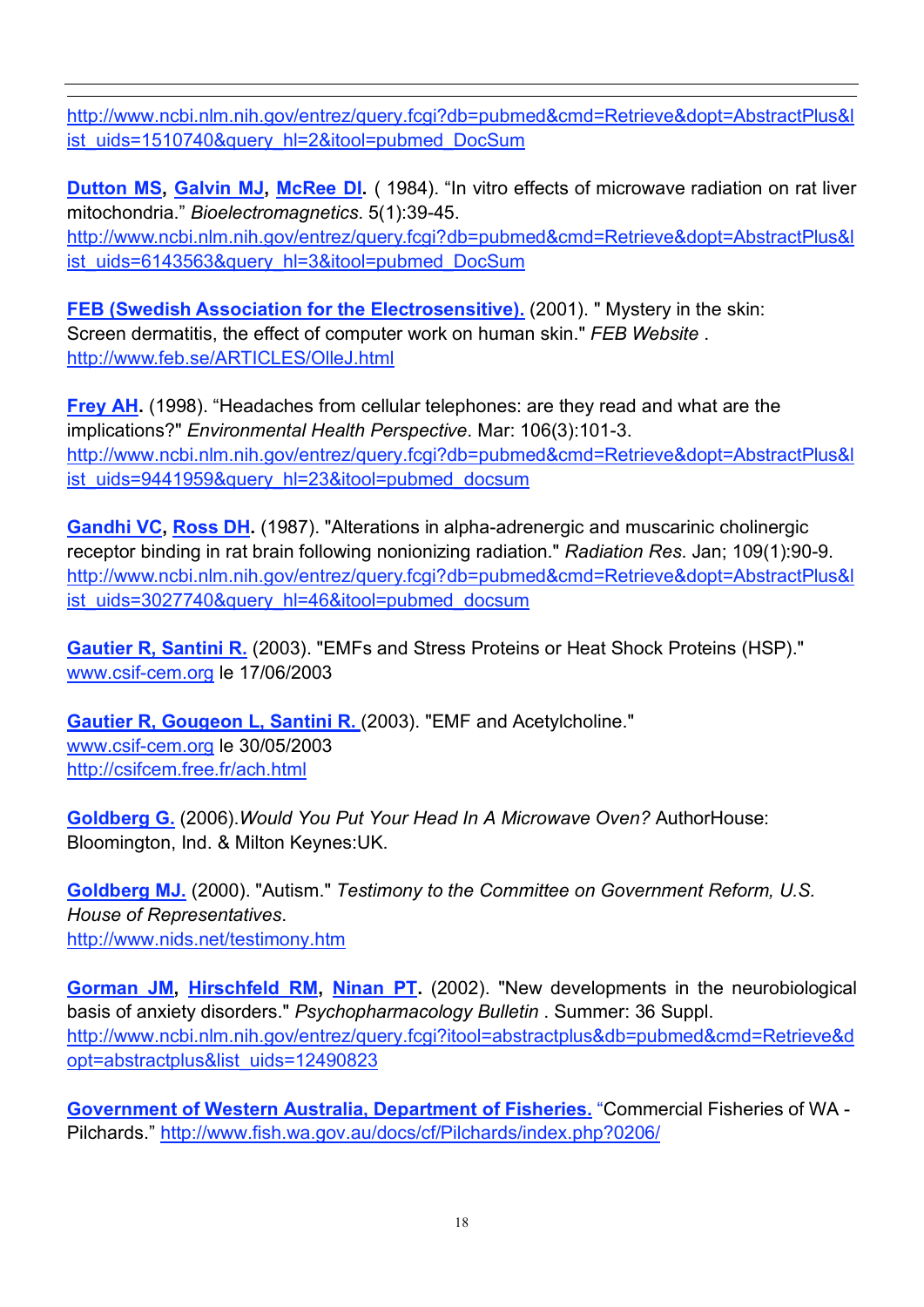$\overline{a}$ **Grimaldi S, Pasquali E, Barbatano L, Lisi A, Santoro N, Serafino A, Pozzi D.** (1997).

"Exposure to a 50 Hz electromagnetic field induces activation of the Epstein-Barr virus genome in latently infected human lymphoid cells." *Journal Environmental Pathology Toxicology Oncology*. 16(2-3):205-7.

http://www.ncbi.nlm.nih.gov/entrez/query.fcgi?db=pubmed&cmd=Retrieve&dopt=AbstractPlus&l ist\_uids=9276003&query\_hl=3&itool=pubmed\_docsum

**Guessab A, Lescoat G, Maniey J.** (1983). "Influence of postnatal exposition to microwaves on brain and hypothalamo-pituitary monoamines in the adult male rat." *Physiologie*. Apr-Jun;20(2):71-4.

http://www.ncbi.nlm.nih.gov/entrez/query.fcgi?db=pubmed&cmd=Retrieve&dopt=AbstractPlus&l ist\_uids=6196798&query\_hl=27&itool=pubmed\_docsum

**Gugkova OIu, Gudkov SV, Gapeev AB, Bruskov VI, Rubannik AV, Chemeris NK.** (2005). "The study of the mechanisms of formation of reactive oxygen species in aqueous solutions on exposure to high peak-power pulsed electromagnetic radiation of extremely high frequencies." *Biofizika*. Sep-Oct;50(5):773-9. [Article in Russian.]

http://www.ncbi.nlm.nih.gov/entrez/query.fcgi?db=pubmed&cmd=Retrieve&dopt=AbstractPlus& list\_uids=16248149&query\_hl=5&itool=pubmed\_docsum

**Haarala C, Aalto S, Hautzel H, Julkunen L, Rinne JO, Laine M, Krause B, Hamalainen H.** (2003). "Effects of a 902 MHz mobile phone on cerebral blood flow in humans: a PET study." *Neuroreport* . Nov 14; 14(16):2019-23.

http://www.ncbi.nlm.nih.gov/entrez/query.fcgi?itool=abstractplus&db=pubmed&cmd=Retrieve&d opt=abstractplus&list\_uids=14600490

**Heinrich J, Hoelscher B, Frye C, Meyer I, Wjst M, Wichmann HE.** (2002). "Trends in prevalence of atopic diseases and allergic sensitization in children in Eastern Germany." Eur Respir J. Jun: 19(6):1040-6.

http://www.ncbi.nlm.nih.gov/entrez/query.fcgi?itool=abstractplus&db=pubmed&cmd=Retrieve&d opt=abstractplus&list\_uids=10726404

**Hemnani T, Parihar MS.** (1998). "Reactive oxygen species and oxidative DNA damage." *Indian journal of physiology and pharmacology* . Oct:42(4):440-52. http://www.ncbi.nlm.nih.gov/entrez/query.fcgi?db=pubmed&cmd=Retrieve&dopt=AbstractPlus&l ist\_uids=10874342&query\_hl=24&itool=pubmed\_docsum

**Henderson P.** (2006). "Your appliances might be making you sick." *Vitality: Toronto's Monthly Wellness Journal* . April. http://www.vitalitymagazine.com/earthwatch - dirty electricity

**Hermann-Kunz E.** (1999a). "Incidence of allergic diseases in East and West Germany." *Gesundheitswesen* . Dec;61 Spec No:S100-5. [Article in German] http://www.ncbi.nlm.nih.gov/entrez/query.fcgi?cmd=Retrieve&db=PubMed&list\_uids=10726405 &dopt=Abstract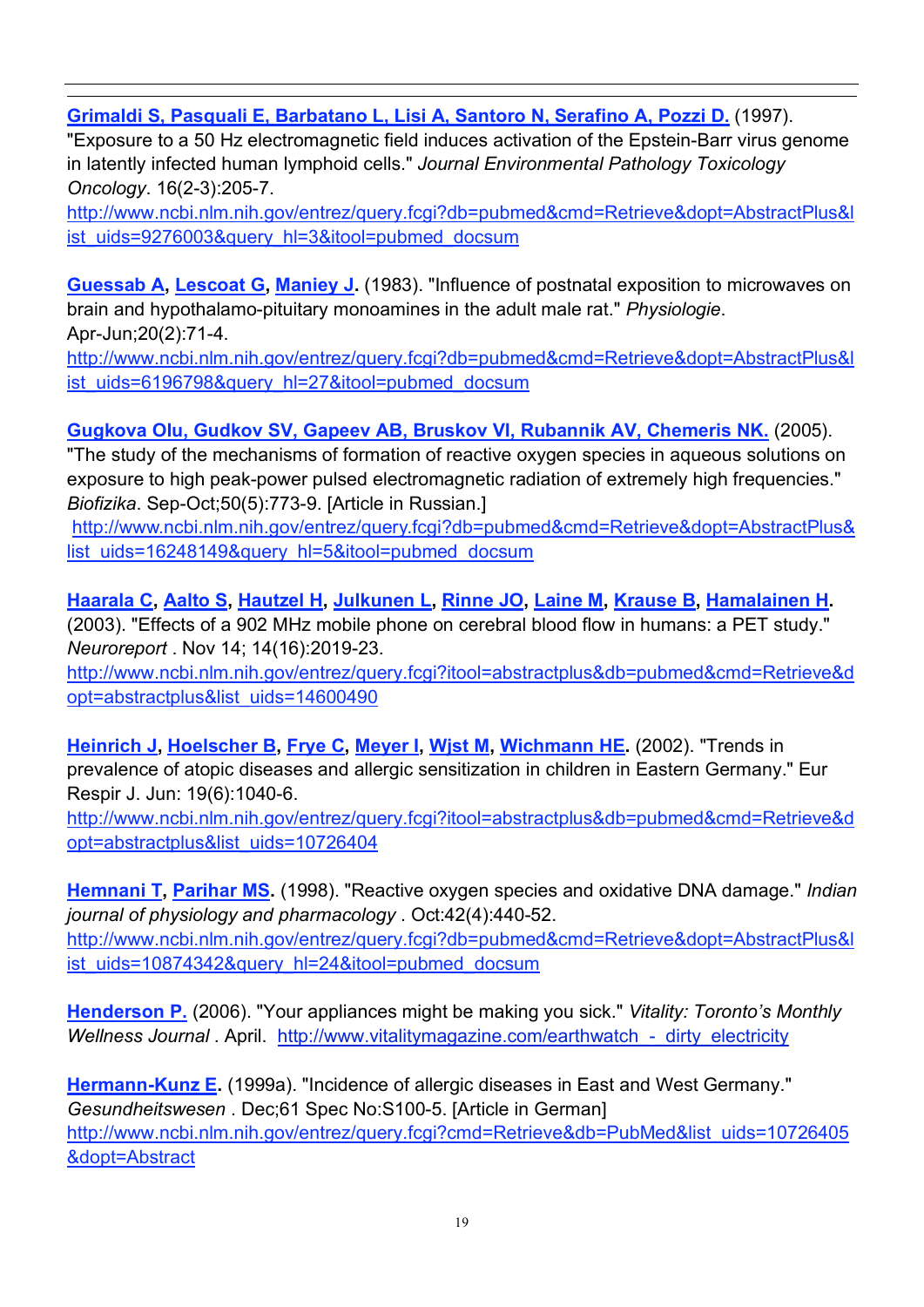$\overline{a}$ **Hermann-Kunz E.** (1999b). "Prevalence of hay fever in Germany--East-West comparison and temporal trends." *Gesundheitswesen* . Dec;61 Spec No:S94-9. [Article in German] http://www.ncbi.nlm.nih.gov/entrez/query.fcgi?itool=abstractplus&db=pubmed&cmd=Retrieve&d opt=abstractplus&list\_uids=10726404

**Hope J.** (2006). " Men who use mobile phones face increased risk of infertility." *Daily Mail*. Oct. 23.

http://www.dailymail.co.uk/pages/live/articles/news/news.html?in\_article\_id=412179&in\_page\_i d=1770

**Huber R, Treyer V, Schuderer J, Berthold T, Buck A, Kuster N, Landolt HP, Achermann P.** (2005). "Exposure to pulse-modulated radio frequency electromagnetic fields affects regional cerebral blood flow." *European Journal of Neuroscience* . Feb; 21(4):1000-6. http://www.ncbi.nlm.nih.gov/entrez/query.fcgi?itool=abstractplus&db=pubmed&cmd=Retrieve&d opt=abstractplus&list\_uids=15787706

**Huber R**, **Treyer V**, **Borbely AA**, **Schuderer J**, **Gottselig JM**, **Landolt HP**, **Werth E**, **Berthold T**, **Kuster N**, **Buck A**, **Achermann P**. ( 2002). "Electromagnetic fields, such as those from mobile phones, alter regional cerebral blood flow and sleep and waking EEG." Journal of Sleep Research. Dec; 11(4):289-95.

http://www.ncbi.nlm.nih.gov/entrez/query.fcgi?itool=abstractplus&db=pubmed&cmd=Retrieve&d opt=abstractplus&list\_uids=12464096

**Hurtado I, Fiol C, Gracia V, Caldu P.** (1996). "In vitro oxidised HDL exerts a cytotoxic effect on macrophages." *Atherosclerosis* . Nov 15;127(1):143.

http://www.ncbi.nlm.nih.gov/entrez/query.fcgi?itool=abstractplus&db=pubmed&cmd=Retrieve&d opt=abstractplus&list\_uids=8831925

**Ifargan S.** (2006). "200 people destroyed a cellular antenna." *Maariv* 29.9. In: Direct Action Against Cell Phone Tower in Israel. *EMF Facts.* Translated by Iris Atzmon. http://www.emfacts.com/weblog/index.php?p=559

**Ikarashi Y, Maruyama Y, Stavinoha WB.** (1984). "Study of the use of the microwave magnetic field for the rapid inactivation of brain enzymes." *Japan Journal of Pharmacology*. Aug;35(4):371-87.

http://www.ncbi.nlm.nih.gov/entrez/query.fcgi?db=pubmed&cmd=Retrieve&dopt=AbstractPlus&l ist\_uids=6503038&query\_hl=12&itool=pubmed\_DocSum

**Ikarashi Y., Sasahara T., Maruyama Y.** (1985) "Postmortem changes in catecholamines, indoleamines, and their metabolites in rat brain regions: prevention with 10-kW microwave irradiation." *Journal of Neurochemistry*. Sep: 45(3):935-9. http://www.ncbi.nlm.nih.gov/entrez/query.fcgi?db=pubmed&cmd=Retrieve&dopt=AbstractPlus&l ist\_uids=2411860&query\_hl=12&itool=pubmed\_docsum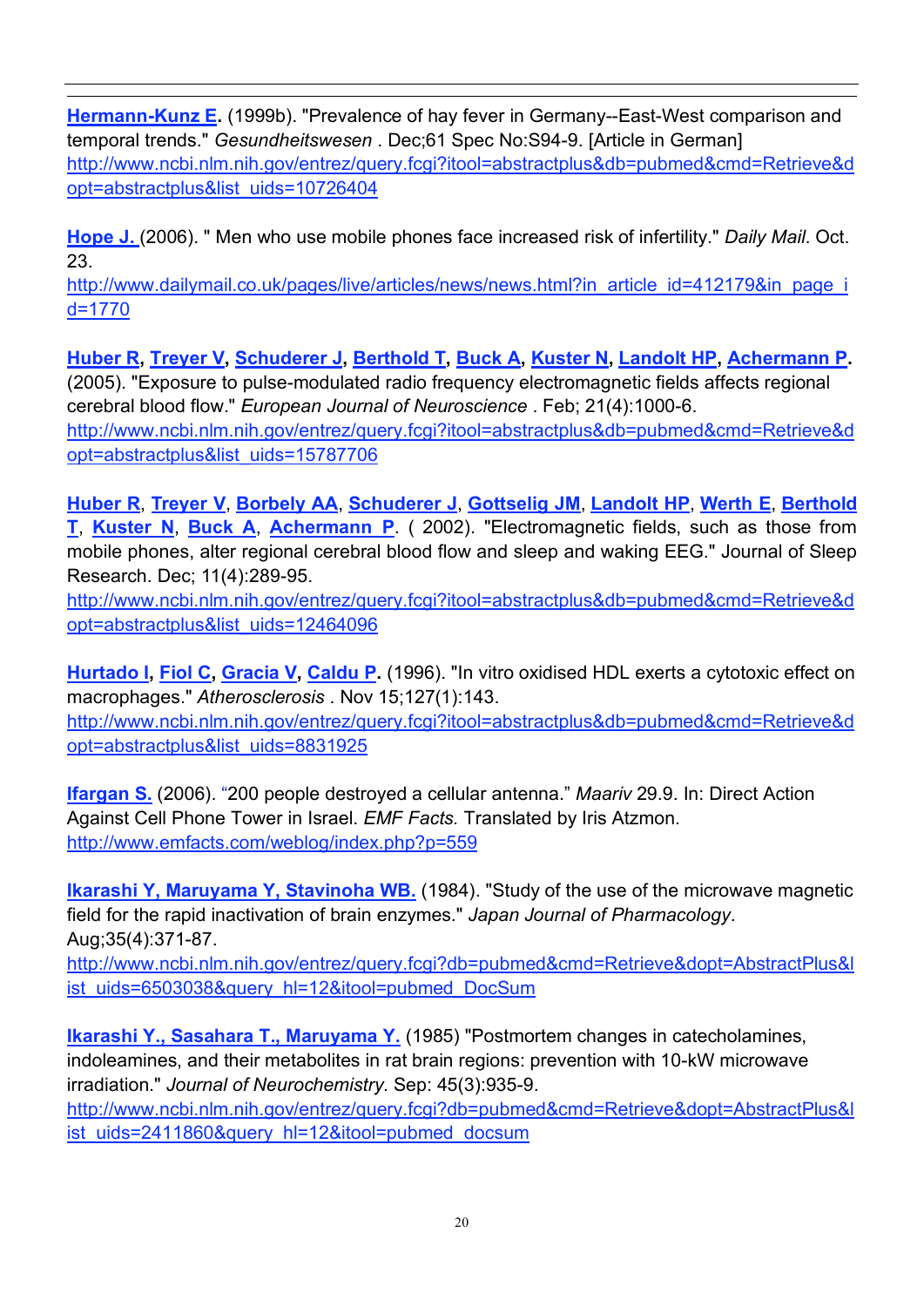$\overline{a}$ **Ilhan A, Gurel A, Armutcu F, Kamisli S, Iraz M, Akyol O, Ozen S.** (2004). "Ginkgo biloba prevents mobile phone-induced oxidative stress in rat brain." *Clin Chim Acta.* Feb;340(1-2):153-62.

http://www.ncbi.nlm.nih.gov/entrez/query.fcgi?db=pubmed&cmd=Retrieve&dopt=AbstractPlus&l ist\_uids=14734207&query\_hl=30&itool=pubmed\_docsum

**Ingels, D.** "Allergic Reactions Enhanced by Cell Phone Use." *Bastyr Center for Natural Health* . http://bastyrcenter.org/content/view/313/

**Ishikawa K, Shibanoki S, Saito S, McGaugh JL.** (1982). "Effect of microwave irradiation on monoamine metabolism in dissected rat brain." *Brain Research*. May 20;240(1):158-61. http://www.ncbi.nlm.nih.gov/entrez/query.fcgi?db=pubmed&cmd=Retrieve&dopt=AbstractPlus&l ist\_uids=7093715&query\_hl =12&itool=pubmed\_docsum

**Jelenkovic A, Janac B, Pesic V, Jovanovic DM, Vasiljevic I, Prolic Z.** (2006). "Effects of extremely low-frequency magnetic field in the brain of rats." *Brain Research Bull.* Jan 30;68(5):355-60. Epub 2005 Oct 19.

http://www.ncbi.nlm.nih.gov/entrez/query.fcgi?db=pubmed&cmd=Retrieve&dopt=AbstractPlus&l ist\_uids=16377443&query\_hl=6&itool=pubmed\_docsum

**JerseyMastConcern.** "The Research." http://www.jerseymastconcern.co.uk/theresearch.html

**Johansson O, Gangi S, Liang Y, Yoshimura K, Jing C, Liu P-Y.** (2001). "Cutaneous mast cells are altered in normal healthy volunteers sitting in front of ordinary TVs/PCs - results from open-field provocation experiments." *J Cutan Pathol*.

http://www.ncbi.nlm.nih.gov/entrez/query.fcgi?db=pubmed&cmd=Retrieve&dopt=AbstractPlus&l ist\_uids=11737520&query\_hl=33&itool=pubmed\_DocSum

**Johansson O, Hilliges M, Han SW.** (1996). "A screening of skin changes, with special emphasis on neurochemical marker antibody evaluation, in patients claiming to suffer from screen dermatitis as compared to normal healthy controls." *Exp Dermatol* . 5: 279-285.

**Johansson O, Liu P-Y.** (1995) "'Electrosensitivity', 'electrosupersensitivity' and 'screen dermatitis': preliminary observations from on-going studies in the human skin." In: Proceedings of the *COST 244: Biomedical Effects of Electromagnetic Fields - Workshop on Electromagnetic Hypersensitivity* (ed. D Simunic), EU/EC (DG XIII), Brussels/Graz,; 52-57.

**Kalns J., Ryan KL, Mason, PA, Bruno JG, Gooden R, Kiel JL.** (2000)."Oxidative stress precedes circulatory failure induced by 35-GHz microwave heating." *Shock*. vol. 13, n<sup>o</sup>1, pp. 52-59 (37 ref.). http://www.ncbi.nlm.nih.gov/entrez/query.fcgi?db=pubmed&cmd=Retrieve&dopt=AbstractPlus&l ist\_uids=10638670&query\_hl=36&itool=pubmed\_docsum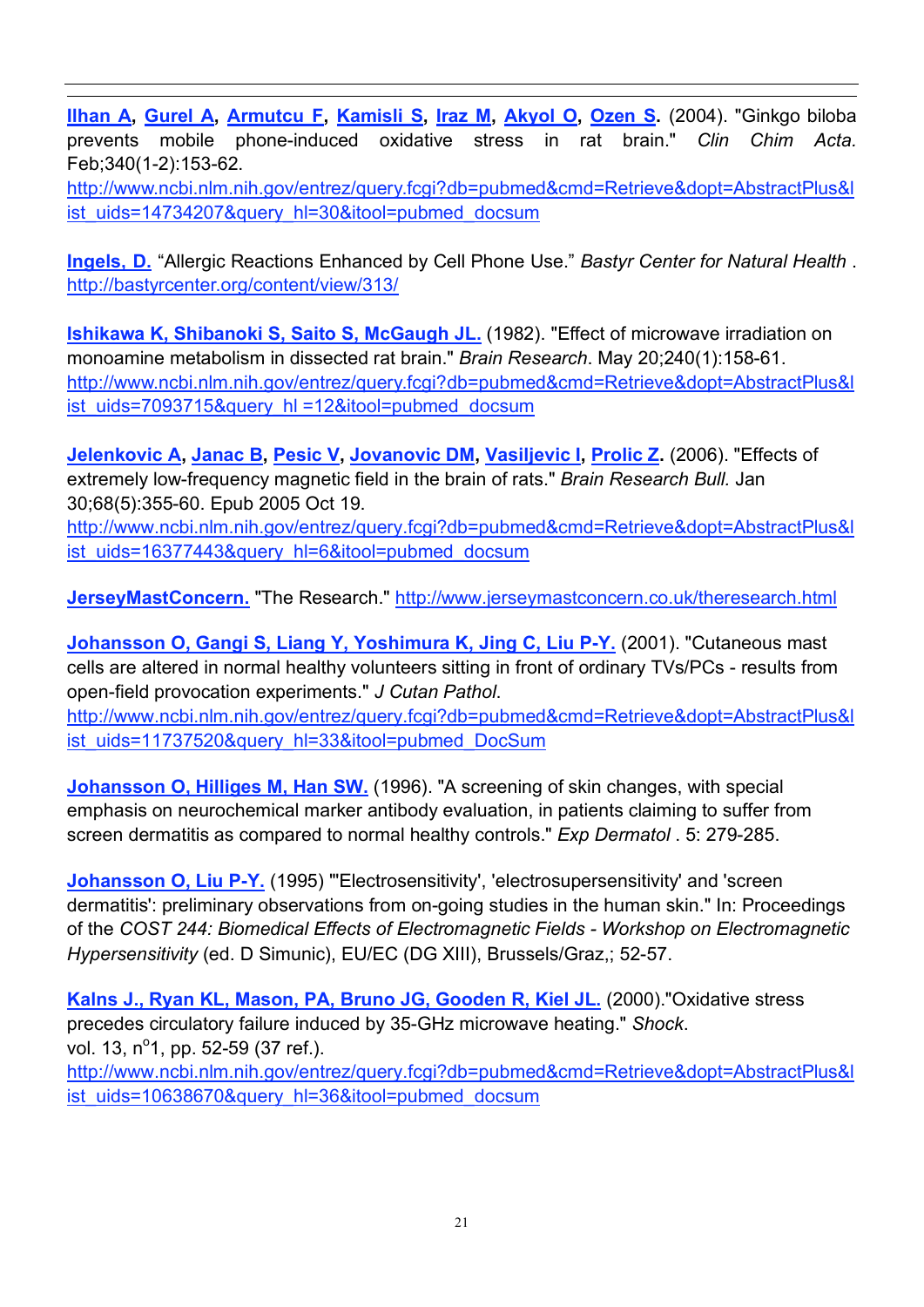$\overline{a}$ **Kane RC.** (2007). "On Second-Hand RF Radiation." *EMF Facts*. March 1st . http://www.emfacts.com/weblog/index.php?p=661 www.emrnetwork.org/position/kane\_second\_hand\_radiation.pdf

**Kant GJ, Lenox RH, Meyerhoff JL.** (1979). "Dopamine diffusion after microwave fixation at 986 MHz." Neurochem Res. Aug;4(4):529-34.

http://www.ncbi.nlm.nih.gov/entrez/query.fcgi?cmd=Retrieve&db=PubMed&list\_uids=481683&d opt=Abstract

**Kato Y.** (2004). "Are Electromagnetic Waves the Culprit?" *Shukan Kinyobi, July 2, 2004, pp. 27-29.* http://www.japanfocus.org/products/details/1568

**Kimata H.** (2003). " Enhancement of allergic skin wheal responses in patients with atopic eczema/dermatitis syndrome by playing video games or by a frequently ringing mobile phone." *Eur J Clin Invest.* Jun: 33(6):513-7.

http://www.ncbi.nlm.nih.gov/entrez/query.fcgi?db=pubmed&cmd=Retrieve&dopt=AbstractPlus&l ist\_uids=12795649&query\_hl=22&itool=pubmed\_docsum

**Kimata H.** (2005). " Microwave radiation from cellular phones increases allergen-specific IgE production." *Allergy.* Jun;60(6):838-9.

http://www.ncbi.nlm.nih.gov/entrez/query.fcgi?db=pubmed&cmd=Retrieve&dopt=AbstractPlus&l ist\_uids=15876318&query\_hl=22&itool=pubmed\_docsum

**Kimata H.** (2002). " Enhancement of allergic skin wheal responses by microwave radiation from mobile phones in patients with atopic eczema/dermatitis syndrome." *Int Arch Allergy Immunol.* Dec;129(4):348-50 . http://www.ncbi.nlm.nih.gov/entrez/query.fcgi?CMD=search&DB=pubmed

**Kitamura K, Tomita K, Miller RT.** (1997). "Inhibition of nitric oxide synthase activity and nitric oxide-dependent calcium influx in renal epithelial cells by cyclic adenosine monophosphate: implications for cell injury." *Journal of the American Society of Nephrology* . Apr;8(4):558-68. http://www.ncbi.nlm.nih.gov/entrez/query.fcgi?CMD=search&DB=pubmed

**Kolodynski AA, Kolodynska VV.** (1996). "Motor and psychological functions of school children living in the area of the Skrunda Radio Location Station in Latvia." Sci Total Environ. Feb 2;180(1):87-93. http://www.ncbi.nlm.nih.gov/entrez/query.fcgi?CMD=search&DB=pubmed

**Kramer U, Link E, Oppermann H, Ranft U, Schafer T, Thriene B, Behrendt H, Ring J.** (2002). "Studying school beginners in western and eastern Germany: allergy trends and sensitisations 1991-2000." Gesundheitswesen. Dec;64(12):657-63. [Article in German] http://www.ncbi.nlm.nih.gov/entrez/query.fcgi?itool=abstractplus&db=pubmed&cmd=Retrieve&d opt=abstractplus&list\_uids=12516017

**Leszczynski D, Joenväärä S, Reivinen J, Kuokka R.** (2002). "Non-thermal activation of the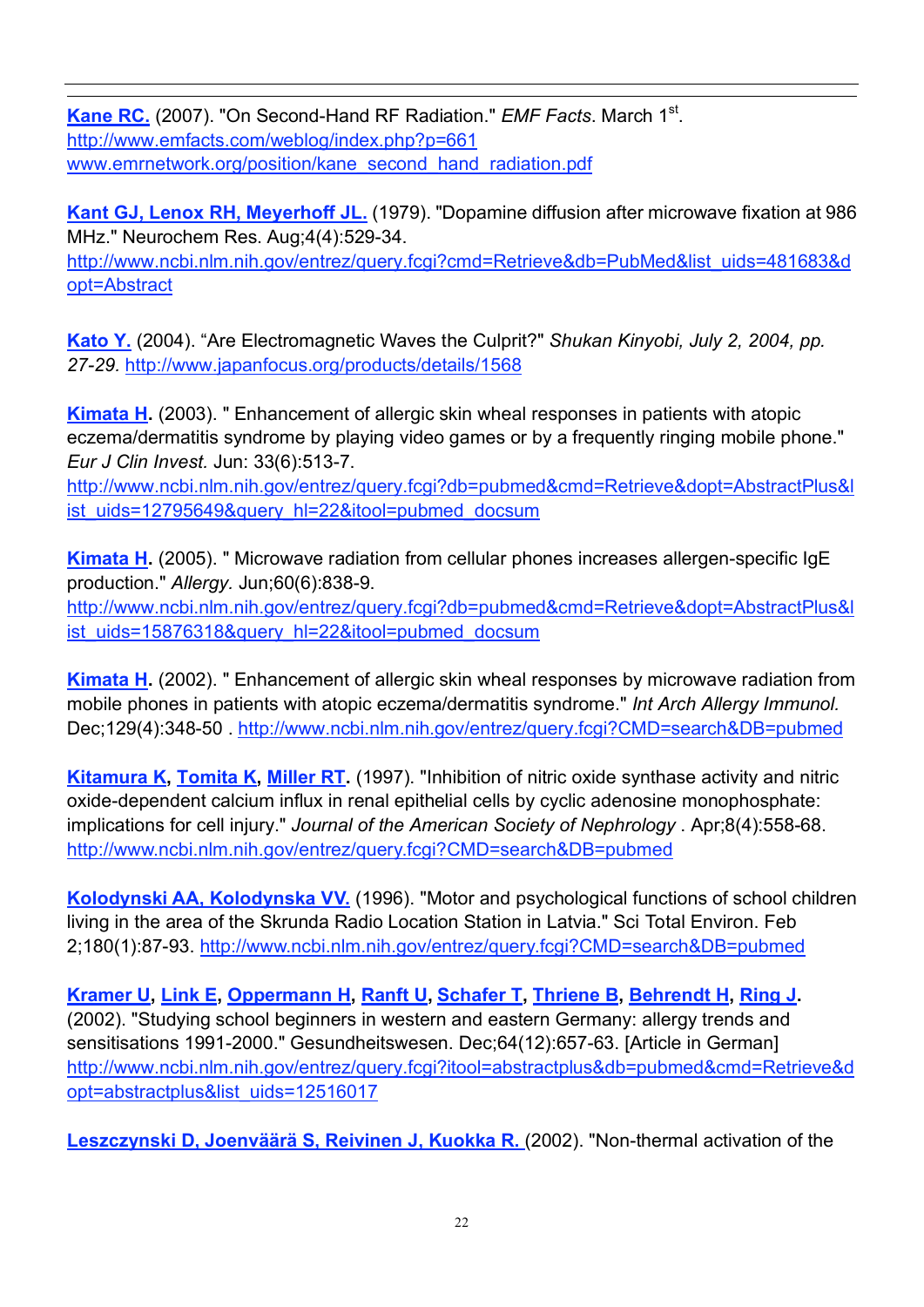$\overline{a}$ hsp27/p38MAPK stress pathway by mobile phone radiation in human endothelial cells: Molecular mechanism for cancer- and blood-brain barrier-related effects." *Differentiation* . 70 (2-3), 120–129.

http://www.ncbi.nlm.nih.gov/entrez/query.fcgi?db=pubmed&cmd=Retrieve&dopt=AbstractPlus&l ist\_uids=12076339&query\_hl=39&itool=pubmed\_docsum

**Levitt BB.** (1995). *Electromagnetic Fields*. San Diego, New York, London: Harcourt Brace and Company.

**Li N, Sul JY, Haydon PG.** (2003). "A calcium-induced calcium influx factor, nitric oxide, modulates the refilling of calcium stores in astrocytes." *J Neurosci.* Nov 12;23(32):10302-10. http://www.ncbi.nlm.nih.gov/entrez/query.fcgi?db=pubmed&cmd=Retrieve&dopt=AbstractPlus&l ist\_uids=14614089&query\_hl=43&itool=pubmed\_DocSum

**Liburdy RP, Rowe AW, Vanek PF Jr.** (1988). "Microwaves and the cell membrane. IV. Protein shedding in the human erythrocyte: quantitative analysis by high-performance liquid chromatography." *Radiat Res*. Jun;114(3):500-14.

http://www.ncbi.nlm.nih.gov/entrez/query.fcgi?db=pubmed&cmd=Retrieve&dopt=AbstractPlus&l ist\_uids=3375439&query\_hl=16&itool=pubmed\_docsum

**Liburdy RP, Vanek PF Jr.** (1987). "Microwaves and the cell membrane. III. Protein shedding is oxygen and temperature dependent: evidence for cation bridge involvement." *Radiat Res*. Mar;109(3):382-95.

http://www.ncbi.nlm.nih.gov/entrez/query.fcgi?db=pubmed&cmd=Retrieve&dopt=AbstractPlus&l ist\_uids=3562783&query\_hl=16&itool=pubmed\_docsum

**Liburdy RP, Penn A.** (1984). "Microwave bioeffects in the erythrocyte are temperature and pO2 dependent: cation permeability and protein shedding occur at the membrane phase transition." *Bioelectromagnetics* .;5(2):283-91.

http://www.ncbi.nlm.nih.gov/entrez/query.fcgi?db=pubmed&cmd=Retrieve&dopt=AbstractPlus&l ist\_uids=6732882&query\_hl=16&itool=pubmed\_docsum

**Macnamara L.** (2006). "Building Top Floors Closed After Brain Tumor Alert." *The Australian*. At http://www.rense.com/general71/brain.htm

**Marshal EP, Williams M, Hooper M.** (2001). "What is M.E.? What is CFS? Information for Clinicians and Lawyers." *MEActionUK.* http://www.meactionuk.org.uk/What\_Is\_ME\_What\_Is\_CFS.htm

**Mausset-Bonnefont AL, Hirbec H , Bonnefont X , Privat A , Vignon J , de Seze R .** (2004). "Acute exposure to GSM 900-MHz electromagnetic fields induces glial reactivity and biochemical modifications in the rat brain." *Neurobiolical Discussion* . Dec;17(3):445-54. http://www.ncbi.nlm.nih.gov/entrez/query.fcgi?db=pubmed&cmd=Retrieve&dopt=AbstractPlus&l ist\_uids=15571980&query\_hl=15&itool=pubmed\_docsum+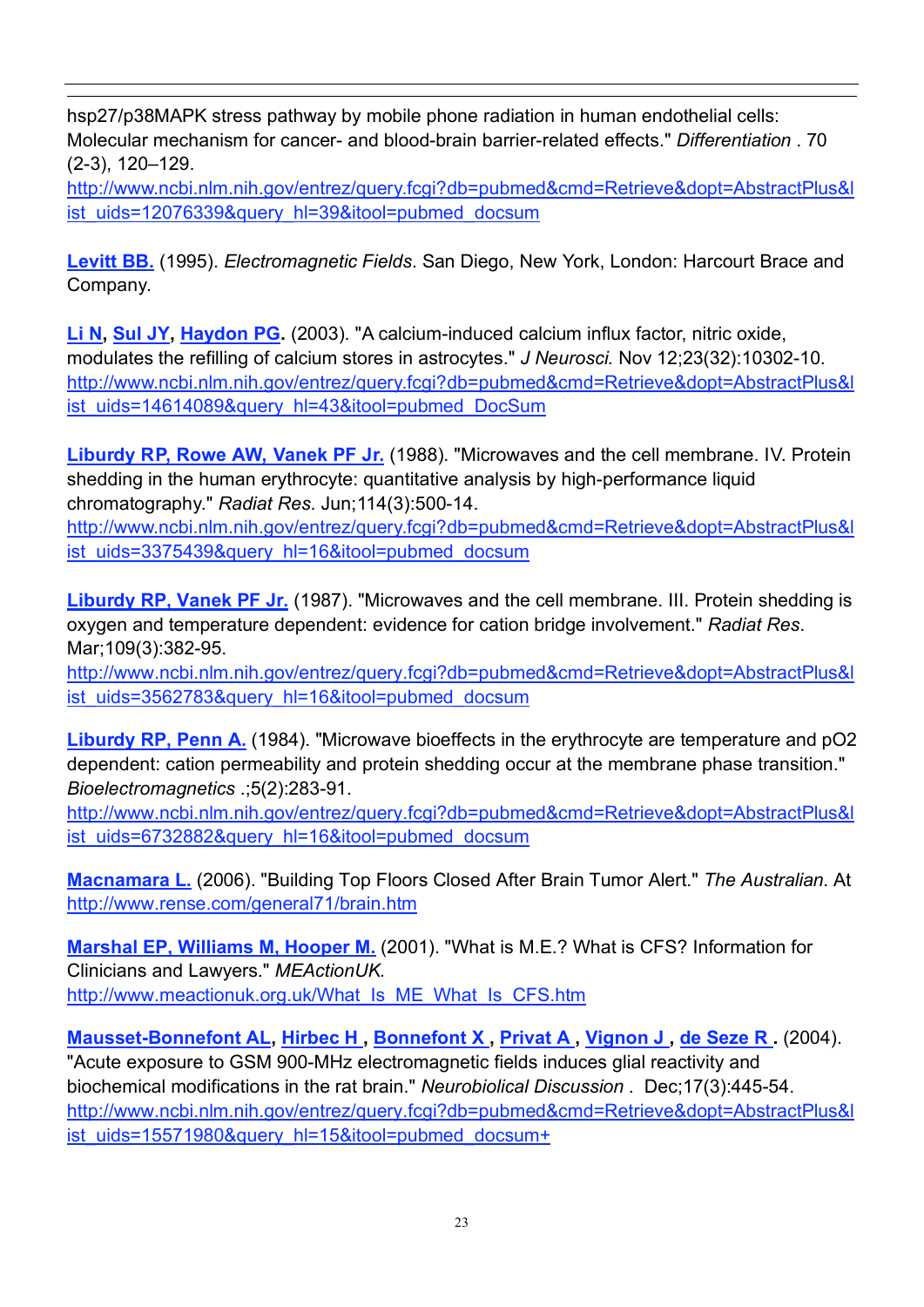$\overline{a}$ **McLeod DM & White PA.** (2002). *The Miracle of Antioxidants.* Canadian Anti-aging and Longevity Academy: Canada.

**Meyer JH, Ginovart N, Boovariwala A, Sagrati S, Hussey D, Garcia A, Young T, Praschak-Rieder N, Wilson AA, Houle S.** (2006). "Elevated monoamine oxidase a levels in the brain: an explanation for the monoamine imbalance of major depression." *Arch Gen Psychiatry.* Nov;63(11):1209-16.

http://www.ncbi.nlm.nih.gov/entrez/query.fcgi?db=pubmed&cmd=Retrieve&dopt=AbstractPlus&l ist\_uids=17088501&query\_hl=13&itool=pubmed\_DocSum

**Miike T, Tomoda A, Jhodoi T, Iwatani N, Mabe H.** (2004). "Learning and memorization impairment in childhood chronic fatigue syndrome manifesting as school phobia in Japan." *Brain Development .* Oct;26(7):442-7.

http://www.ncbi.nlm.nih.gov/entrez/query.fcgi?db=pubmed&cmd=Retrieve&dopt=AbstractPlus&l ist\_uids=15351079&query\_hl=2&itool=pubmed\_docsum

**Mizuno R.** (2000). "The male/female ratio of fetal deaths and births in Japan." *Lancet*. Aug 26;356(9231):738-9. http://www.ncbi.nlm.nih.gov/entrez/query.fcgi?CMD=search&DB=pubmed

**Modak AT, Stavinoha WB, Deam AP.** (1981). "Effect of short electromagnetic pulses on brain acetylcholine content and spontaneous motor activity of mice." *Bioelectromagnetics*. 2(1):89-92. http://www.ncbi.nlm.nih.gov/entrez/query.fcgi?db=pubmed&cmd=Retrieve&dopt=AbstractPlus&l ist\_uids=7284047&query\_hl=2&itool=pubmed\_DocSum

## **Moszczynski P, Lisiewicz J, Dmoch A, Zabinski Z, Bergier L, Rucinska M, Sasiadek U.**

(1999). "The effect of various occupational exposures to microwave radiation on the concentrations of immunoglobulins and T lymphocyte subsets." *Wiad Lek*. 52(1-2):30-4. [Article in Polish]

http://www.ncbi.nlm.nih.gov/entrez/query.fcgi?itool=abstractplus&db=pubmed&cmd=Retrieve&d opt=abstractplus&list\_uids=10335122

**Mukerjee A.** (2003). "More Mobiles, and Sparrows Take Flight." *The Hindu Business Line* Internet Edition. Nov. 30<sup>th</sup>.

http://www.thehindubusinessline.com/2003/12/01/stories/2003120100431400.htm

**Nagaishi M, Yamamoto T, Iinuma K, Shimomura K, Berend SA, Knops J.**

(2004). "Chromosome abnormalities identified in 347 spontaneous abortions collected in Japan." *J Obstet Gynaecol Res*. Jun: 30(3):237-41.

http://www.ncbi.nlm.nih.gov/entrez/query.fcgi?cmd=Retrieve&db=PubMed&list\_uids=15210050 &dopt=Abstract

**Nakamura H, Seto T, Hatta K, Matsuzaki I, Nagase H, Yoshida M, Ogino K.** (1998). "Natural killer cell activity reduced by microwave exposure during pregnancy is mediated by opioid systems." *Environ Res.* Nov;79(2):106-13.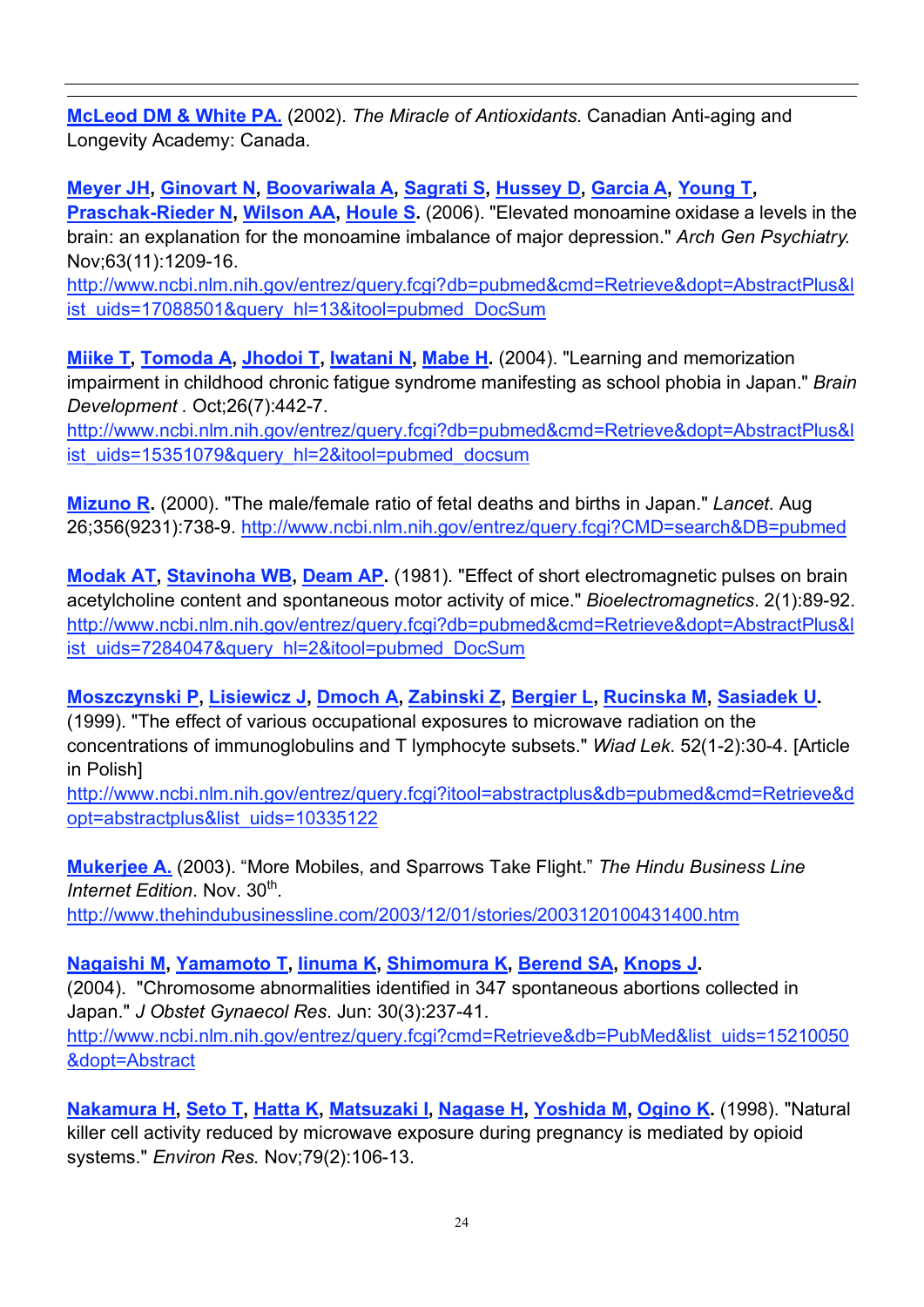$\overline{a}$ http://www.ncbi.nlm.nih.gov/entrez/query.fcgi?db=pubmed&cmd=Retrieve&dopt=AbstractPlus&l ist\_uids=9841809&query\_hl=32&itool=pubmed\_docsum

**Nakamura H, Seto T, Nagase H, Yoshida M, Dan S, Ogino K.** (1997). "Effects of exposure to microwaves on cellular immunity and placental steroids in pregnant rats." *Occup Environ Med.* Sep;54(9):676-80.

http://www.ncbi.nlm.nih.gov/entrez/query.fcgi?itool=abstractplus&db=pubmed&cmd=Retrieve&d opt=abstractplus&list\_uids=9423582

**National Cancer Institute.** (1998). "Increase in Childhood Brain Tumors Likely Due to Better Diagnosis and Reporting." *National Cancer Institute, U.S. National Institutes of Health* . http://www.cancer.gov/newscenter/childtumors

**Neubauer C, Phelan AM, Kues H, Lange DG.** (1990). "Microwave irradiation of rats at 2.45 GHz activates pinocytotic-like uptake of tracer by capillary endothelial cells of cerebral cortex." *Bioelectromagnetics*. 11(4):261-8.

http://www.ncbi.nlm.nih.gov/entrez/query.fcgi?db=pubmed&cmd=Retrieve&dopt=AbstractPlus&l ist\_uids=2285411&query\_hl=28&itool=pubmed\_docsum

**Omura Y, Losco M.** (1993). "Electro-magnetic fields in the home environment (color TV, computer monitor, microwave oven, cellular phone, etc) as potential contributing factors for the induction of oncogen C-fos Ab1, oncogen C-fos Ab2, integrin alpha 5 beta 1 and development of cancer, as well as effects of microwave on amino acid composition of food and living human brain." *Acupunct Electrother Res*. Jan-Mar;18(1):33-73.

http://www.ncbi.nlm.nih.gov/entrez/query.fcgi?db=pubmed&cmd=Retrieve&dopt=AbstractPlus&l ist\_uids=7684553&query\_hl=2&itool=pubmed\_DocSum

**Ormsby P.** (2004). "Superabundant EMF and the Precautionary Principle."Gauss Network: All-Japan Conference in Nerima, Tokyo." *Omega News*. Aug. 2. http://omega.twoday.net/20040802/

**Ozguner F, Altinbas A, Ozaydin M, Dogan A, Vural H, Kisioglu AN, Cesur G, Yildirim NG.** (2005). "Mobile phone-induced myocardial oxidative stress: protection by a novel antioxidant agent caffeic acid phenethyl ester." *Toxicol Ind Health*. Oct;21(9):223-30. http://www.ncbi.nlm.nih.gov/entrez/query.fcgi?db=pubmed&cmd=Retrieve&dopt=AbstractPlus&l ist\_uids=16342473&query\_hl=6&itool=pubmed\_docsum

**Ozguner F, Bardak Y, Comlekci S** . (2006). "Protective effects of melatonin and caffeic acid phenethyl ester against retinal oxidative stress in long-term use of mobile phone: a comparative study." *Molecular Cell Biochemistry* . Jan;28 2(1-2):83-8.

http://www.ncbi.nlm.nih.gov/entrez/query.fcgi?db=pubmed&cmd=Retrieve&dopt=AbstractPlus&l ist\_uids=16317515&query\_hl=47&itool=pubmed\_docsum

**Ozguner F, Oktem F, Ayata A, Koyu A, Yilmaz HR.** (2005). "A novel antioxidant agent caffeic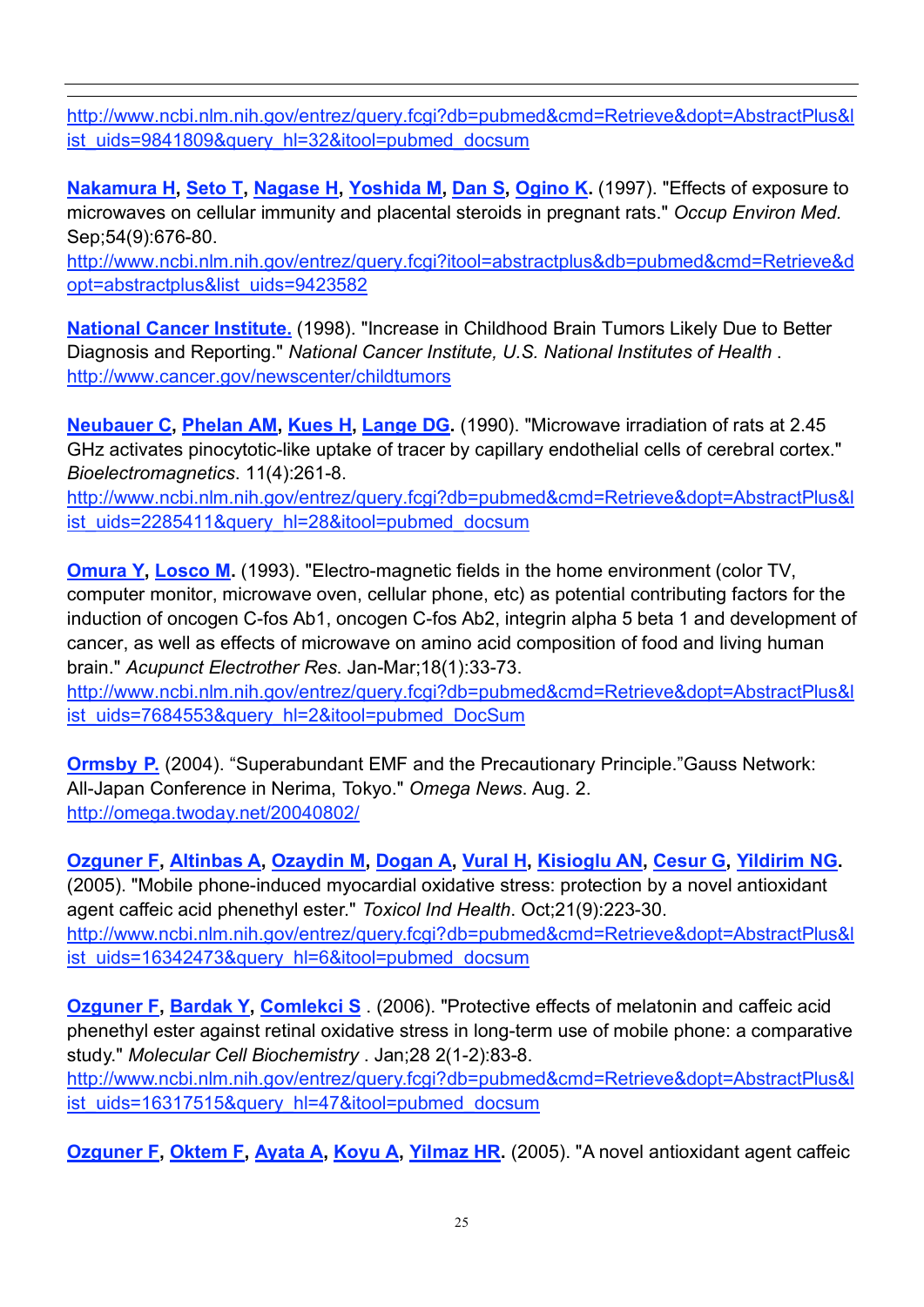$\overline{a}$ acid phenethyl ester prevents long-term mobile phone exposure-induced renal impairment in rat. Prognostic value of malondialdehyde, N-acetyl-beta-D-glucosaminidase and nitric oxide determination." *Mollecular Cell Biochemistry*. Sep; 277(1-2): 73-80 http://www.ncbi.nlm.nih.gov/entrez/query.fcgi?db=pubmed&cmd=Retrieve&dopt=AbstractPlus&l ist\_uids=16132717&query\_hl=49&itool=pubmed\_docsum

**Pall ML.** "Chronic Fatigue Syndrome as a NO/ONOO- Cycle Disease." College of Science, School of Molecular Biology, Washington State University. http://molecular.biosciences.wsu.edu/faculty/pall/pall\_cfs.htm

**QlinkWorld.** "Interview with Dr. Robert Young." http://www.qlinkworld.co.uk/media/london.html

**Quock RM, Fujimoto JM, Ishii TK, Lange DG.** (1986). "Microwave facilitation of methylatropine antagonism of central cholinomimetic drug effects." *Radiation Research* . Mar;105(3):328-40.

http://www.ncbi.nlm.nih.gov/entrez/query.fcgi?db=pubmed&cmd=Retrieve&dopt=AbstractPlus&l ist\_uids=3961098&query\_hl=28&itool=pubmed\_docsum

**Quock RM, Kouchich FJ, Ishii TK, Lange DG** . (1987). " Microwave facilitation of domperidone antagonism of apomorphine-induced stereotypic climbing in mice." *Bioelectromagnetics.* 8(1):45-55.

http://www.ncbi.nlm.nih.gov/entrez/query.fcgi?db=pubmed&cmd=Retrieve&dopt=AbstractPlus&l ist\_uids=3579999&query\_hl=28&itool=pubmed\_docsum

**Radio Telefís Éireann.** (2007). "Dr George Carlo, Chairman of the Science and Public Policy Institute, Washington, claims it has new data that indicates that use of mobiles are damaging to humans." http://rte.ie/news/primetime/

**RadioWave Sickness**, http://www.megadisc.com.au/index\_files/rfsickness1.htm

**Rajendra P, Sujatha HN, Devendranath D, Gunasekaran B, Sashidhar RB, Subramanyam C, Channakeshava1.** (2004). "Biological effects of power frequency magnetic fields: Neurochemical and toxicological changes in developing chick embryos." *Biomagnetic Research and Technology*. 2: http://www.pubmedcentral.nih.gov/articlerender.fcgi?artid=375542

**Regoli F, Gorbi S, Machella N, Tedesco S, Benedetti M, Bocchetti R, Notti A, Fattorini D, Piva F,**

**Principato G.** (2005). "Pro-oxidant effects of extremely low frequency electromagnetic fields in the land snail Helix aspersa ." *Free Radic Biol Med.* Dec 15;39(12):1620-8. http://www.ncbi.nlm.nih.gov/entrez/query.fcgi?db=pubmed&cmd=Retrieve&dopt=AbstractPlus&l ist\_uids=16298687&query\_hl=52&itool=pubmed\_docsum

**Sage C.** (2006). "Microwave and Radiofrequency Radiation Exposure: A Growing Environmental Health Crisis?" *San Francisco Medicine.* San Francisco Medical Society.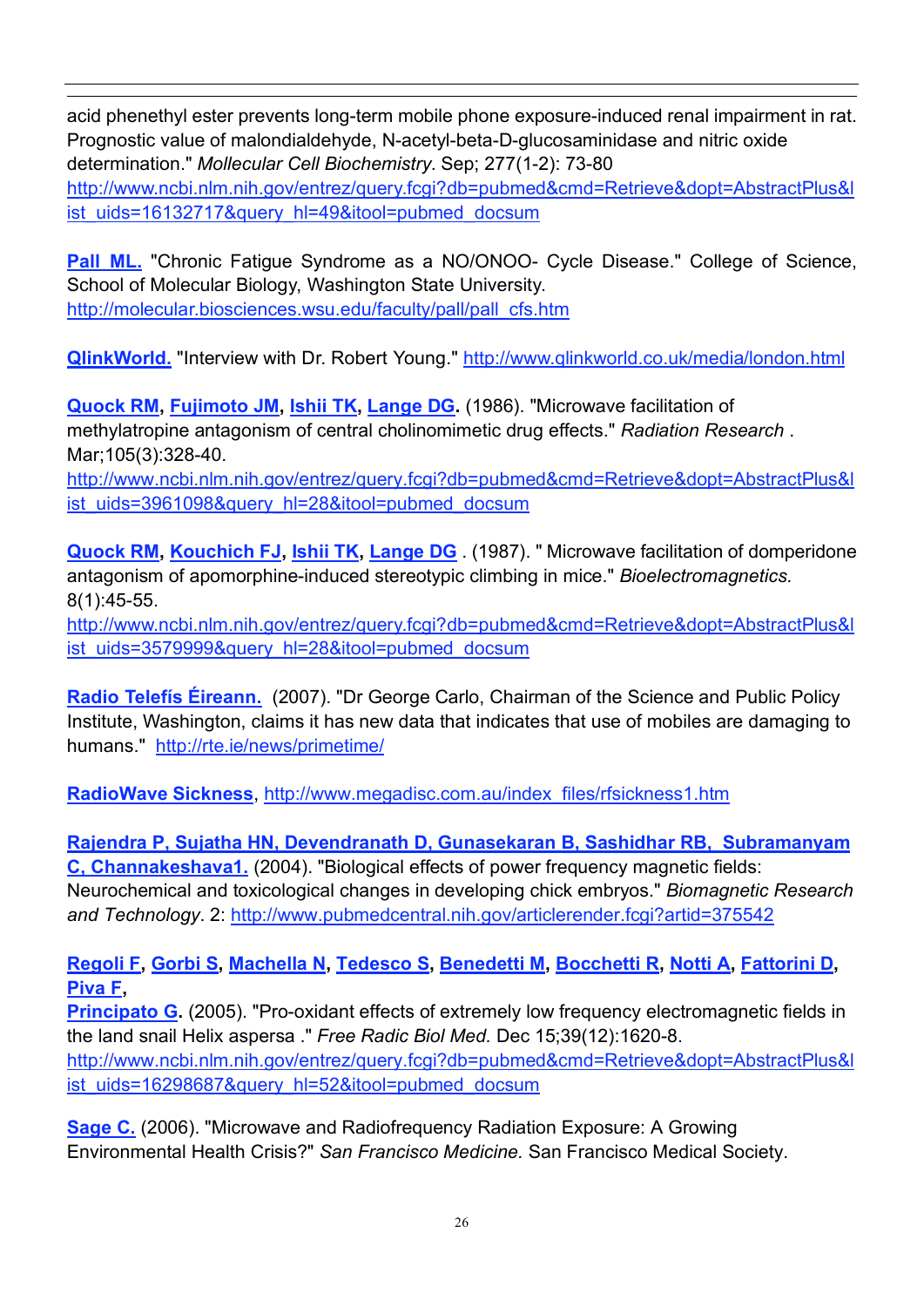$\overline{a}$ http://www.sfms.org/AM/Template.cfm?Section=Home&template=/CM/HTMLDisplay.cfm&Cont entID=1770

**Sandu K.** (2007). "Cell phone tower radiation may be killing plants and animals." *Ludhihana Newsline.* http://cities.expressindia.com/fullstory.php?newsid=226423

**Santini R, Santini P, Danze JM, Le Ruz P, Seigne M.** (2002). "Investigation on the health of people living near mobile telephone relay stations: I/Incidence according to distance and sex." *Pathol Biol* (Paris). [Article in French] Jul; 50(6):369-73.

http://www.ncbi.nlm.nih.gov/entrez/query.fcgi?itool=abstractplus&db=pubmed&cmd=Retrieve&d opt=abstractplus&list\_uids=12168254

**Saul S.** (2006). "Record Sales of Sleeping Pills Are Causing Worries." *New York Times*. Published: February 7, 2006.

http://www.nytimes.com/2006/02/07/business/07sleep.html?ex=1296968400&en=8fd30fa48137 535e&ei=5088&partner=rssnyt&emc=rss

**Schirmacher A, Winters S, Fischer S, Goeke J, Galla HJ, Kullnick U, Ringelstein EB, Stogbauer F.** (2000). "Electromagnetic fields (1.8 GHz) increase the permeability to sucrose of the blood-brain barrier in vitro." *Bioelectromagnetics*. Jul;21(5):338-45. http://www.ncbi.nlm.nih.gov/entrez/query.fcgi?db=pubmed&cmd=Retrieve&dopt=AbstractPlus&l ist\_uids=10899769&query\_hl=28&itool=pubmed\_docsum

**Seegal RF, Wolpaw JR, Dowman R.** (1989). "Chronic exposure of primates to 60-Hz electric and magnetic fields: II. Neurochemical effects." *Bioelectromagnetics.* 10(3):289-301. http://www.ncbi.nlm.nih.gov/entrez/query.fcgi?db=pubmed&cmd=Retrieve&dopt=AbstractPlus&l ist\_uids=2473755&query\_hl=56&itool=pubmed\_docsum

**Selsam CW.** (2005) "German Doctors unite on RF health effects from masts." *Powerwatch* . July 22. http://www.powerwatch.org.uk/news/20050722\_bamberg.asp

**Shtemberg AS, Uzbekov MG, Shikhov SN., Bazyan AS, Chernyakov GM.** (2001). "Some Neurotropic Effects of Low-Intensity Electromagnetic Waves in Rats with Different Typological Characteristics of Higher Nervous Activity." *Neuroscience and Behavioral Physiology*. 547-553. http://www.springerlink.com/content/t38161q132935133/

**Sieron A, Labus L, Nowak P, Cieslar G, Brus H, Durczok A, Zagzil T, Kostrzewa RM, Brus R.** (2004). "Alternating extremely low frequency magnetic field increases turnover of dopamine and serotonin in rat frontal cortex." *Bioelectromagnetics*. Sep;25(6):426-30. http://www.ncbi.nlm.nih.gov/entrez/query.fcgi?db=pubmed&cmd=Retrieve&dopt=AbstractPlus&l ist\_uids=15300728&query\_hl=15&itool=pubmed\_docsum

**Smialowicz RJ, Rogers RR, Garner RJ, Riddle MM, Luebke RW, Rowe DG.** (1983). "Microwaves (2,450 MHz) suppress murine natural killer cellactivity." *Bioelectromagnetics.*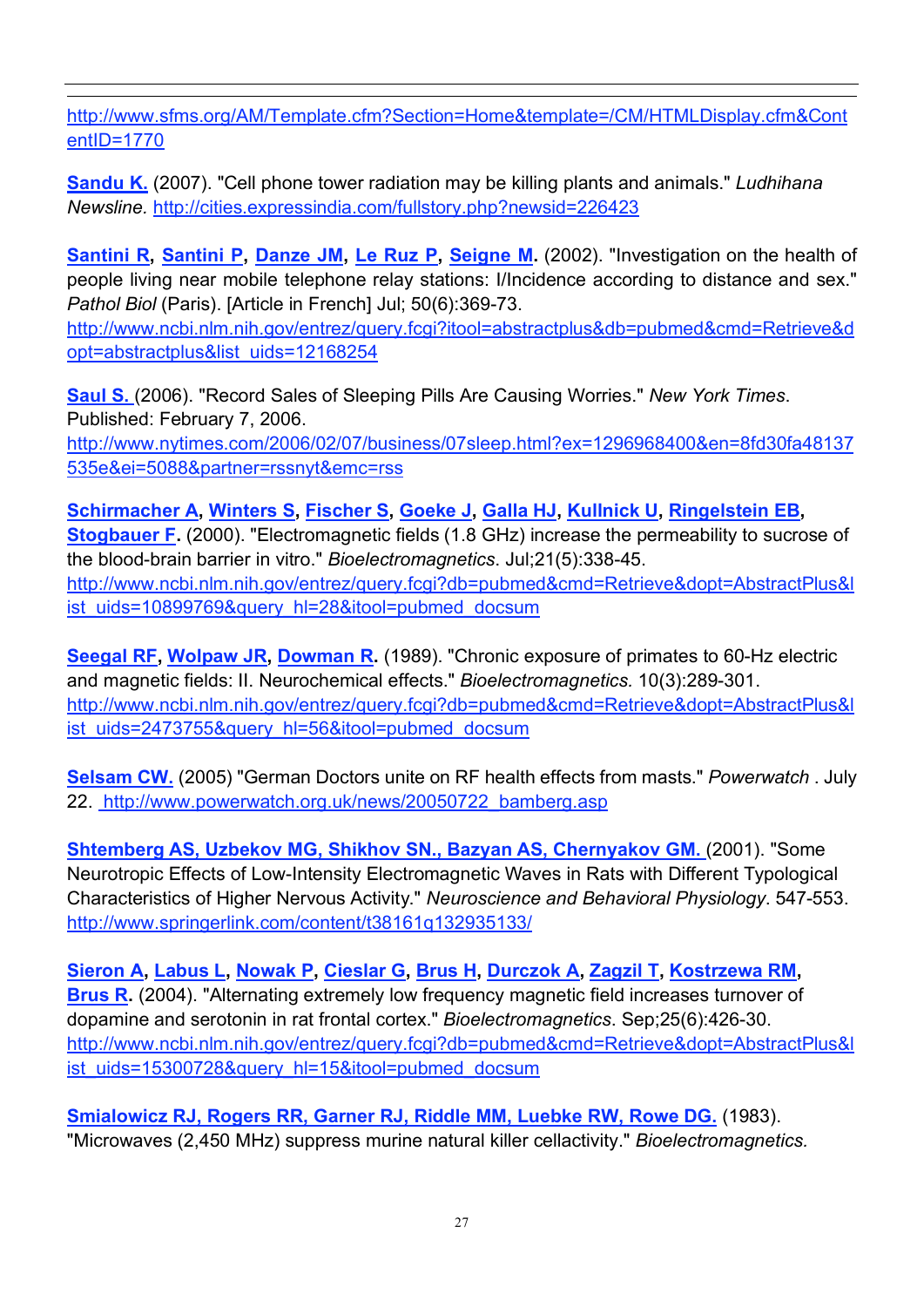$\overline{a}$ 4(4):371-81.

http://www.ncbi.nlm.nih.gov/entrez/query.fcgi?itool=abstractplus&db=pubmed&cmd=Retrieve&d opt=abstractplus&list\_uids=6651889 **Schneider S.** (2003). "Sexually Shellfish." *Orlando Weekly*. Sept. 11<sup>th</sup>. http://www.orlandoweekly.com/columns/story.asp?id=3202

**Studies in the News.** (2006). "Autism and Mercury in Vaccines." 06-03 January 19. *California State Library.* http://www.library.ca.gov/SITN/2006/0603.htm

**Takahashi A, Ishimaru H, Ikarashi Y, Maruyama Y.** (1994). "Aspects of hypothalamic neuronal systems in VMH lesion-induced obese rats." *Journal of Autonomic Nervous System*. Aug;48(3):213-9.

http://www.ncbi.nlm.nih.gov/entrez/query.fcgi?db=pubmed&cmd=Retrieve&dopt=AbstractPlus&l ist\_uids=7963256&query\_hl=40&itool=pubmed\_docsum

**Testylier G, Tonduli L, Malabiau R, Debouzy JC.** (2002). "Effects of exposure to low level radiofrequency fields on acetylcholine release in hippocampus of freely moving rats." *Bioelectromagnetics*. May: 23(4):249-55.

http://www.ncbi.nlm.nih.gov/entrez/query.fcgi?db=pubmed&cmd=Retrieve&dopt=AbstractPl us&list\_uids=11948603&query\_hl=2&itool=pubmed\_docsum

**The Irish Post.** (2006). "Mobile mast protester who will not be silenced." *The Irish Post* . http://www.irishpost.co.uk/news/story.asp?j=4874&cat=news

**Thomas, W.** (2005). "More Grave Cell Phone Dangers Revealed." *Rense* . http://www.rense.com/general63/cel.htm

**Tomoda A, Miike T, Yonamine K, Adachi K, Shiraishi S.** (1997). "Disturbed circadian core body temperature rhythm and sleep disturbance in school refusal children and adolescents." *Biol Psychiatry*. Apr 1;41(7):810-3.

http://www.ncbi.nlm.nih.gov/entrez/query.fcgi?cmd=Retrieve&db=PubMed&list\_uids=9084900& dopt=Abstract

**Tomoda A, Miike T, Yamada E, Honda H, Moroi T, Ogawa M, Ohtani Y, Morishita S.** (2000). "Chronic fatigue syndrome in childhood." *Brain Development* . Jan;22(1):60-4. http://www.ncbi.nlm.nih.gov/entrez/query.fcgi?db=pubmed&cmd=Retrieve&dopt=AbstractPlus&l ist\_uids=10761837&query\_hl=5&itool=pubmed\_docsum

**Tomson, H.** "A change in the blood as seen under a dark-field microscope: The effects of mobile phone radiation after just a ninety-second phone call." http://www.buergerwelle.de/pdf/cluster.jpg. For an English translation of the study see http://omega.twoday.net/stories/3325490/ http://www.bea-celle.de/mensch/auswirkungen.htm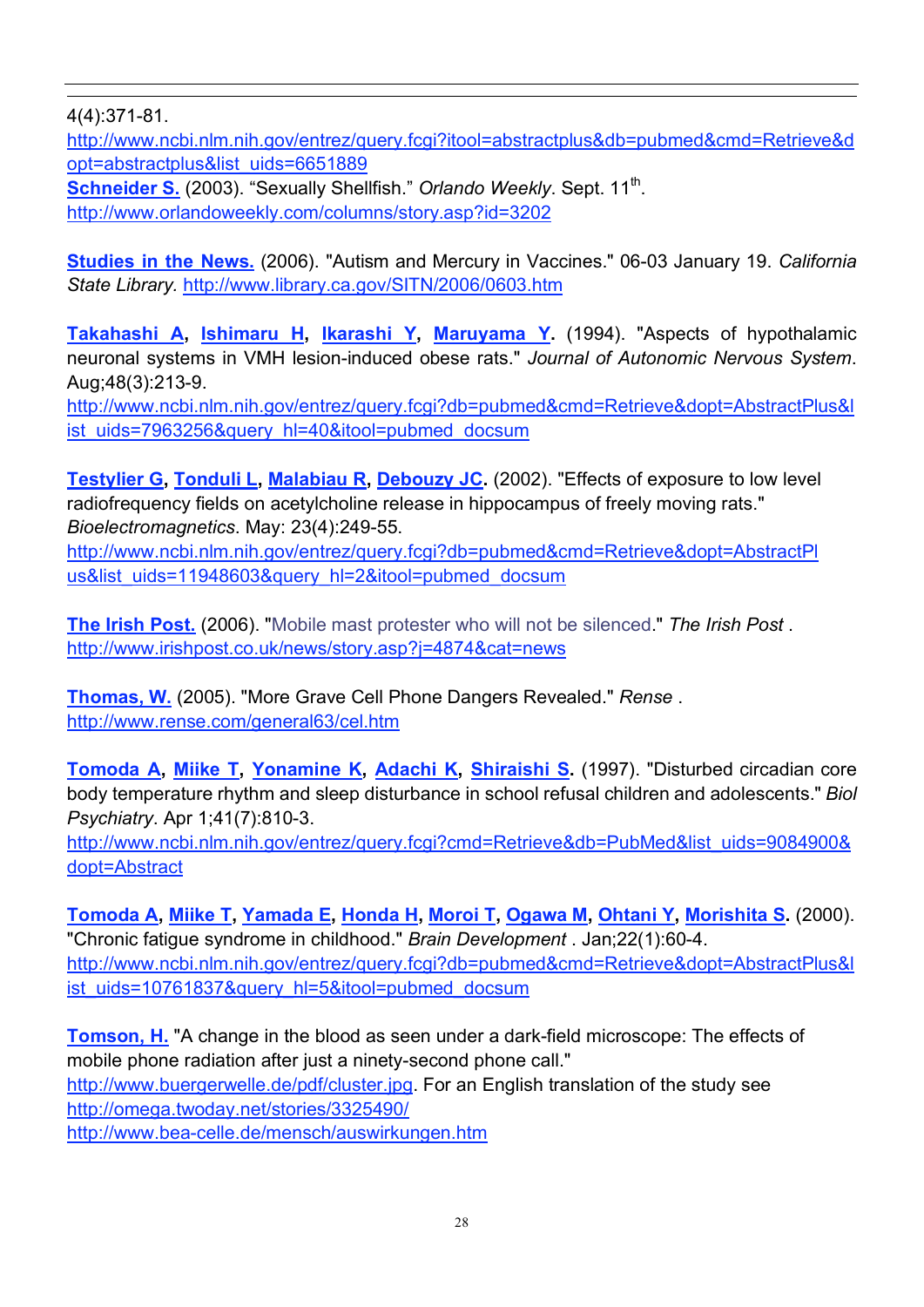$\overline{a}$ **Wall, D.** (2005) "From Skepticism to Science: After 20 years, chronic fatigue syndrome may finally be getting some respect and cutting-edge science." *San Francisco Chronicle*. June 5, 2005.

http://www.sfgate.com/cgibin/article.cgi?file=/c/a/2005/06/05/CMG3NCLBC81.DTL

**Wang SG.** (1989) "5-HT contents change in peripheral blood of workers exposed to microwave and high frequency radiation." *Zhong hua Yu Fang Yi Xue Za Zhi.* Jul;23(4):207-10. [Article in Chinese].

http://www.ncbi.nlm.nih.gov/entrez/query.fcgi?db=pubmed&cmd=Retrieve&dopt=AbstractPlus&l ist\_uids=2627835&query\_hl=60&itool=pubmed\_docsum

**Way WI, Kritikos H, Schwan H.** (1981). "Thermoregulatory physiologic responses in the human body exposed to microwave radiation." *Bioelectromagnetics*.;2(4):341-56. http://www.ncbi.nlm.nih.gov/entrez/query.fcgi?itool=abstractplus&db=pubmed&cmd=Retrieve&d opt=abstractplus&list\_uids=7326056

**Weatherall M.** (2007). "Autism rates increase as sources of electro magnetic radiation increase." *Omega News*. Feb. 9. http://omega.twoday.net/stories/3302024/ and http://whale.to/a/autism\_increase.html

**Weimerskirch PR, Ernst ME.** (2001). "Newer dopamine agonists in the treatment of restless legs syndrome." *Ann Pharmacother.* May: 35(5):627-30. http://www.ncbi.nlm.nih.gov/entrez/query.fcgi?db=pubmed&cmd=Retrieve&dopt=AbstractPlus&l ist\_uids=11346069&query\_hl=62&itool=pubmed\_docsum

**Williams WM, Del Cerro M, Michaelson SM.** (1984). "Effect of 2450 MHz microwave energy on the blood-brain barrier to hydrophilic molecules. B. Effect on the permeability to HRP." *Brain Research .* May: 319(2):171-81.

http://www.ncbi.nlm.nih.gov/entrez/query.fcgi?db=pubmed&cmd=Retrieve&dopt=AbstractPlus&l ist\_uids=6733540&query\_hl=28&itool=pubmed\_docsum

**Xie Y, Jiang HH, Gong QF, Zhang GB, Yu JH, Yu ZP.** (2004). "Effect of microwave irradiation on neurocyte mitochondrial ultrastructure and mtTFA mRNA expressio n in rats cerebral cortex and hippocampus." *Zhonghua Lao Dong Wei Sheng Zhi Ye Bing Za Zhi* Apr;22(2):104-7. *.* [Article in Chinese]

**Yang H.K., Cain C.A., Lockwood J., Tompkins W.A.** (1983). "Effects of microwave exposure on the hamster immune system. I. Natural killer cell activity." *Bioelectromagnetics* . 1983;4(2):123-39. http://www.ncbi.nlm.nih.gov/entrez/query.fcgi?itool=abstractplus&db=pubmed&cmd=Retrieve&d

opt=abstractplus&list\_uids=6870966

**Yellon SM.** (1994). "Acute 60 Hz magnetic field exposure effects on the melatonin rhythm in the pineal gland and circulation of the adult Djungarian hamster." *Journal of Pineal Research*.